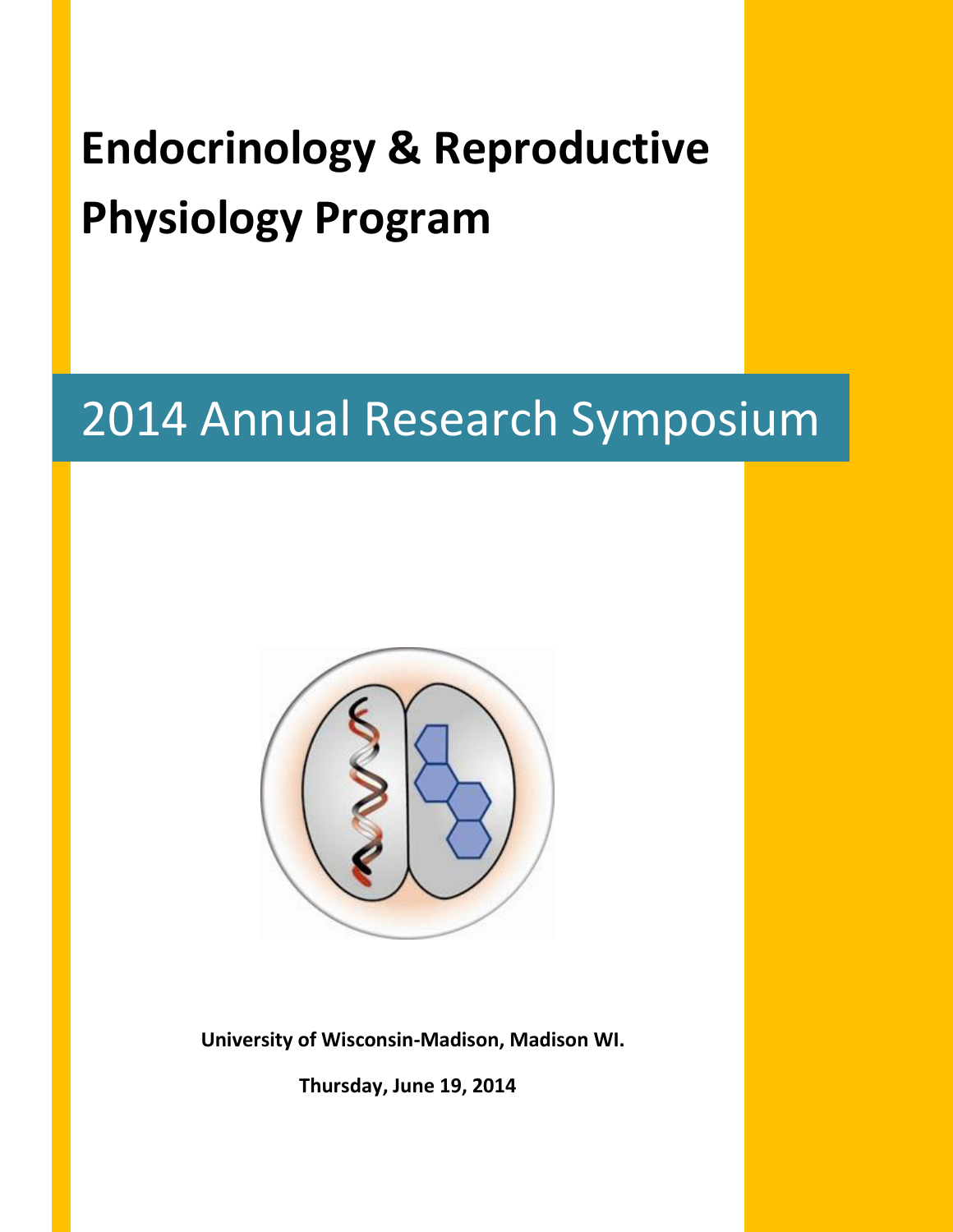# **Table of Contents**

| Table of Contents & Acknowledgements                             |                |
|------------------------------------------------------------------|----------------|
| <b>Schedule of Events</b>                                        | 3              |
| Keynote Speaker Biography - Dr. John Alderete, PhD               | 4              |
| UW Distinguished Speaker Biography - Dr. Linda Schuler, PhD, DVM | 5              |
| Keynote Speaker Biography - Dr. Karen Smith-McCune, MD, PhD      | 6              |
| <b>Student Speaker Biographies</b>                               | $\overline{7}$ |
| <b>Oral Presentation Abstracts</b>                               | 9              |
| <b>Poster Presentation Abstracts</b>                             | 13             |
| 2014 ERP Progam Faculty Directory                                | 27             |
| 2014 ERP Graduate Student Directory                              | 29             |
| Trainees Supported by NIH T32HD041921                            | 30             |

#### **Event Acknowledgements**

- Dr. Ian Bird, PhD (Program Director)
- Dr. Manish Patankar, PhD (Poster Judge)
- Symposium Committee and Session Hosts: Mayra Pastore, Amanda Hankes, Bryan Ampey, Fatou Jallow, Rosalina Villalon Landeros, Ka Yi Ling, Jun Ren
- Grace Jensen (ERP Coordinator)
- Cortney VanHook (Student Services Coordinator)
- Staff at the Fluno Center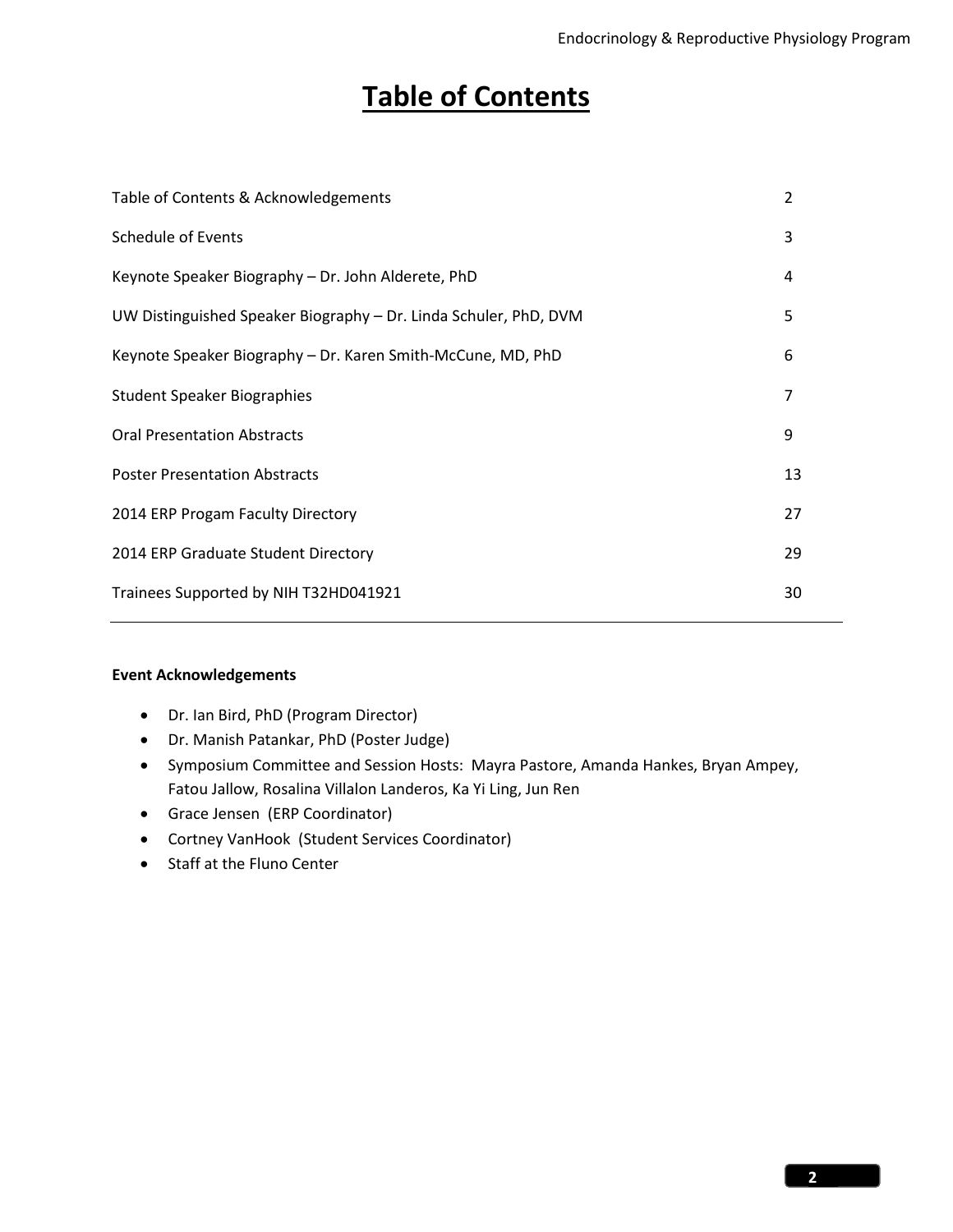# **Schedule of Events**

| $8:00$ AM $-9:00$ AM    | <b>Registration and Poster Set-up</b>                                                                                                                                     |  |  |
|-------------------------|---------------------------------------------------------------------------------------------------------------------------------------------------------------------------|--|--|
| $9:00$ AM $-9:10$ AM    | <b>Welcome Remarks</b>                                                                                                                                                    |  |  |
| $9:10$ AM $- 10:10$ AM  | Invited Keynote Speaker: Dr. John Alderete<br>School of Molecular Biosciences - Washington State University                                                               |  |  |
|                         | "An STI, Reproductive Health and Entrepreneurship (a case for basic research)"                                                                                            |  |  |
| 10:10 AM-10:40 AM       | Poster Session #1 --- Odd poster numbers present                                                                                                                          |  |  |
| 10:40 AM-11:00 AM       | Ahmed Al-Johani - Dept. of Biochemistry<br>"Active AKT and mTOR Fail to Induce De-novo Lipogenesis in SCD-1 Deficient Mice on<br>HSVLFD"                                  |  |  |
| $11:00$ AM $- 11:20$ AM | Jenna A. Kropp - Dept. of Animal Science and Ob/Gyn<br>"Dexrazoxane Protects Mouse Ovary from Doxorubicin Chemotherapy"                                                   |  |  |
| 11:20 AM - 11:40 AM     | Ka Yi Ling - Dept. of Cellular and Regenerative Biology<br>"Hypoblast/visceral Endoderm Drives Establishment of the Fetal-umbilical Connection in<br>the Placenta Mammal" |  |  |
| 11:40 AM - 12:40 AM     | <b>Lunch</b> - Executive Dining Room                                                                                                                                      |  |  |
| 12:40 PM - 1:40 PM      | UW Distinguished Speaker: Dr. Linda Schuler, PhD, DVM<br>Dept. of Comparative Biosciences-University of Wisconsin-Madison                                                 |  |  |
|                         | "Prolactin and Breast Cancer: Friend or Foe"                                                                                                                              |  |  |
| $1:40$ PM $- 2:00$ PM   | Luca Clemente - Dept. of Ob/Gyn<br>"Engineering Preeclampsia"                                                                                                             |  |  |
| $2:00$ PM $- 2:20$ PM   | Jasmin Kristianto - Dept. of Medicine<br>"Congenic Strains Confirm a Pleiotropic Bone QTL on Mouse Chromosome 4"                                                          |  |  |
| $2:20$ PM $- 2:40$ PM   | Dr. Nauman Khurshid, MD - Dept. of Ob/Gyn<br>"10:12 Conjugated Linoleic Acid (CLA) Isomer Rescues HUVEC Cell Dysfunction in a<br>Preeclamptic in vitro Model"             |  |  |
| $2:40$ PM $-3:10$ PM    | Poster Session #2 --- Even poster numbers present                                                                                                                         |  |  |
| $3:10$ PM $-$ 4:10 PM   | Invited Keynote Speaker: Dr. Karen Smith-McCune, MD, PhD<br>Dept. of Obstetrics and Gynecology - University of California, San Francisco                                  |  |  |
|                         | "HPV infection of the cervix- Biologic properties and clinical implications"                                                                                              |  |  |
| 4:10 PM $-$ 4:30 PM     | <b>Closing Remarks and Awards</b>                                                                                                                                         |  |  |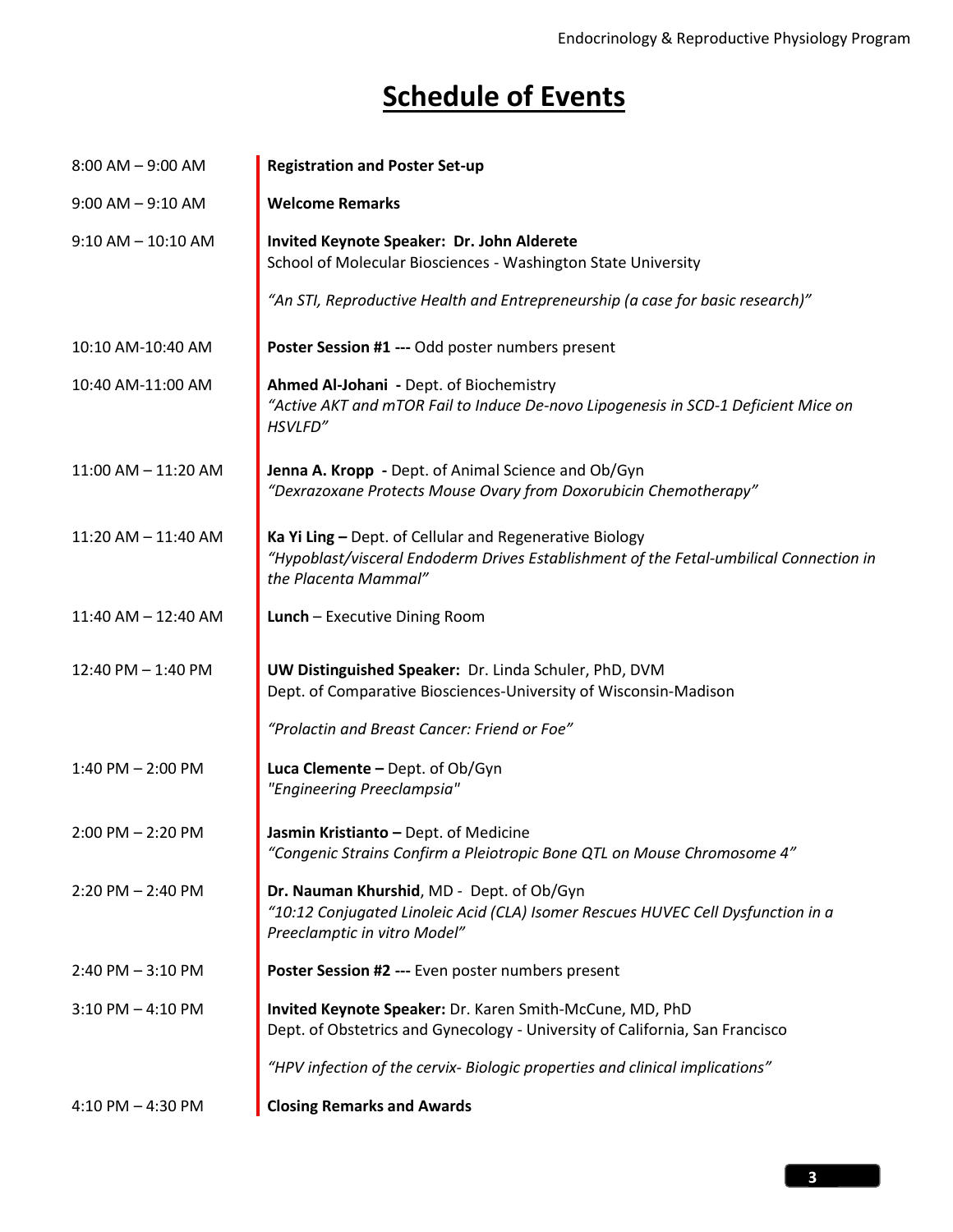# **Keynote Speaker**

# **Dr. John Alderete**

#### *"An STI, Reproductive Health and Entrepreneurship (a case for basic research)"*

#### **Professor and Associate Director of Outreach and Development School of Molecular Biosciences at Washington State University—Pullman**

Dr. Alderete received two B.S. degrees in Mathematics and Biology at New Mexico Institute of Mining and Technology at Socorro. Dr. Alderete's first and second publications were completed while he was an undergraduate student working on the African sleeping sickness parasite, Trypanosoma brucei, with Dr. Gilbert Sanchez at New Mexico Tech and during a summer internship with Dr. Tom H. Wilson at the Department of Physiology at Harvard Medical School, respectively. These two professors became great mentors and role models to Dr. Alderete during his undergraduate years.

Dr. Alderete received his Ph.D. in Microbiology from the University of Kansas-Lawrence and continued his postdoctoral work at University of North Carolina-Chapel Hill prior to taking a faculty position at the University of Texas Health Science Center in San Antonio. It was as a post-doctoral fellow that he learned of the need for investigators to study the STD agent, the protozoan *Trichomonas* 



*vaginalis*, which became the focus of his research for the last 30+ years. As a professor in Microbiology at the UT Health Science Center in San Antonio, he received over \$12 million in research support and over \$3 million to support minority organizations and activities. Dr. Alderete's research has resulted in five patents and another one patent-pending.

Dr. Alderete has received many honors and awards, most notably the Premio Encuentro Award for Science and Technology in 1992, which is the single highest honor given to a Hispanic in America. In 2002, the spring issue of Hispanic Engineer & Information Technology magazine honored Dr. Alderete for his efforts to bridge the "Digital Divide" for minorities, among other outreach activities. Hispanic Magazine selected him as one of the 100 Most Influential Hispanics in America.

Dr. Alderete is the past-president of the Society for the Advancement of Chicanos and Native Americans in the Sciences (SACNAS). More recently, he is co-founder of a biotechnology company, Xenotope Diagnostics, Inc., a company that specializes in development of diagnostics for infectious diseases. The company currently has two FDA-approved products for the diagnosis of STD vaginitis. His lateral flow, immune-chromatographic diagnostic is now being sold and marketed by Genzyme, Inc.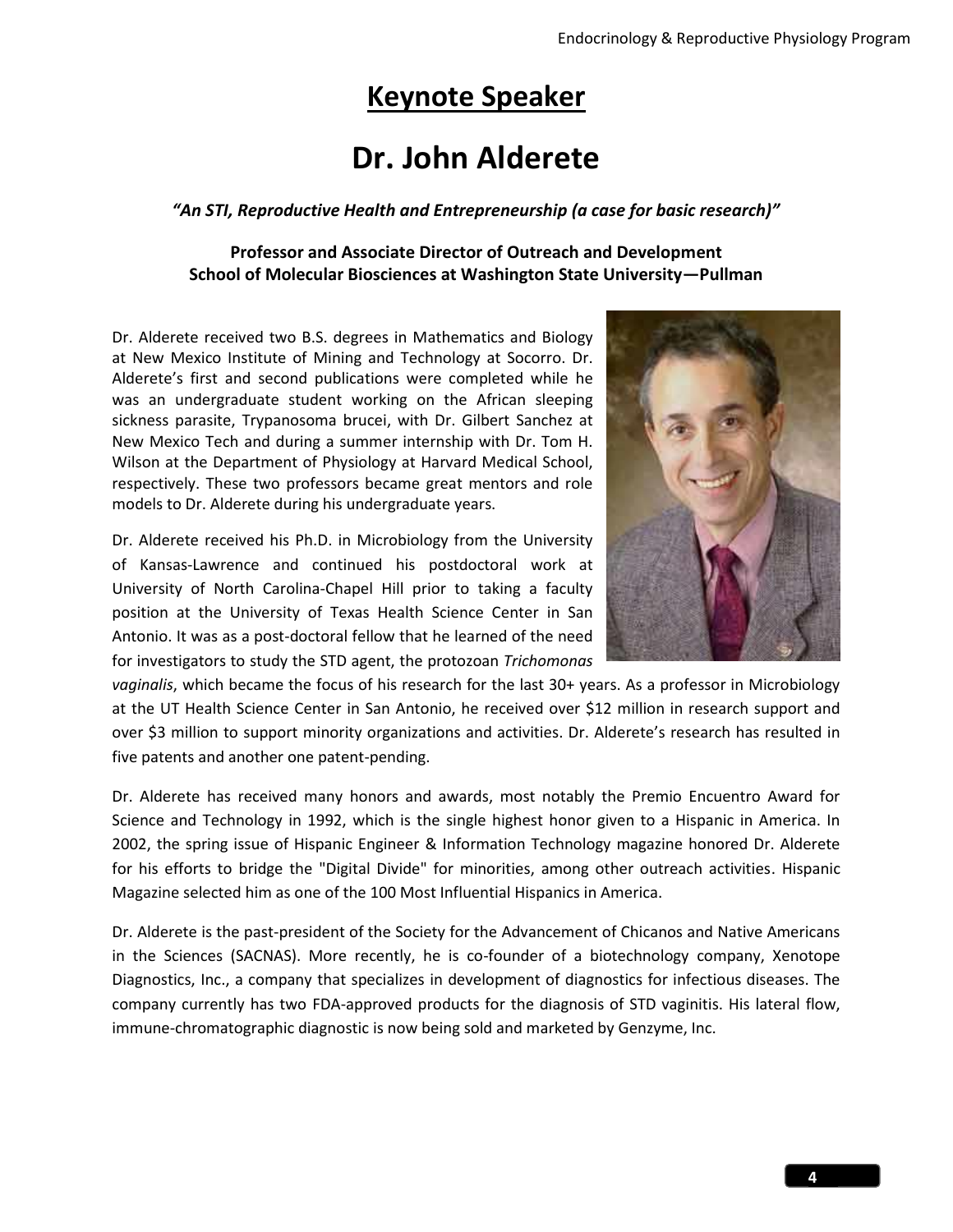# **UW Distinguished Speaker:**

# **Dr. Linda Schuler, DVM, PhD**

#### **Professor in the Department of Comparative Biosciences University of Wisconsin-Madison**

**Dr. Linda Schuler** completed her Veterinary degree and Ph.D. in Physiology at the University of Pennsylvania, where her thesis focused on hormonal control of cholesterol metabolism for steroid hormone synthesis. Upon completion of her dual degrees, she came to UW-Madison for a post-doctoral position in Biochemistry under the guidance of Dr. Jack Gorski. She stayed in UW-Madison and became a faculty member in the Department of Comparative Biosciences and School of Veterinary Medicine. She is an affiliate of the University of Wisconsin Comprehensive Cancer Center.



Dr. Schuler has received numerous awards including but not limited to the Phi Zeta Research Award, Smith Kline Beecham Award for

Research Excellence and Renk Distinguished Professor Award. Dr. Schuler has served on various NIH advisory committees. Currently, her research goal is to elucidate the role of prolactin and its crosstalk with steroid hormones and growth factors in the development and progression of breast cancer. Dr. Schuler has mentored numerous graduate students, most of whom are now academic faculty or executives in the pharmaceutical industry. She continues to be an admired and well-respected scientist in the field of mammary biology by her colleagues.

#### **Title of Talk: "Prolactin and Breast Cancer: Friend or Foe?**"

Elevated circulating prolactin in women is associated with increased risk of developing metastatic ERα+ breast cancers, and higher levels of prolactin receptor expression in clinical cancers are associated with treatment resistance and worse outcomes. Our NRL-PRL mouse model elevates local mammary prolactin, permitting examination of the actions of prolactin in neoplastic processes, which are independent of effects on ovarian steroids. Transgenic prolactin results in diverse aggressive carcinomas, including many  $ER\alpha +$  and estrogen insensitive adenocarcinomas, which resemble the luminal B subtype of clinical breast cancer. Examination of normal and tumor epithelial subpopulations reveals multiple prolactin actions on epithelial dynamics. *In vivo* and *in vitro* studies demonstrate potent crosstalk with other oncogenic factors and stiffness of the extracellular matrix, and a role for prolactin-initiated signals beyond the Jak2-Stat5 pathway.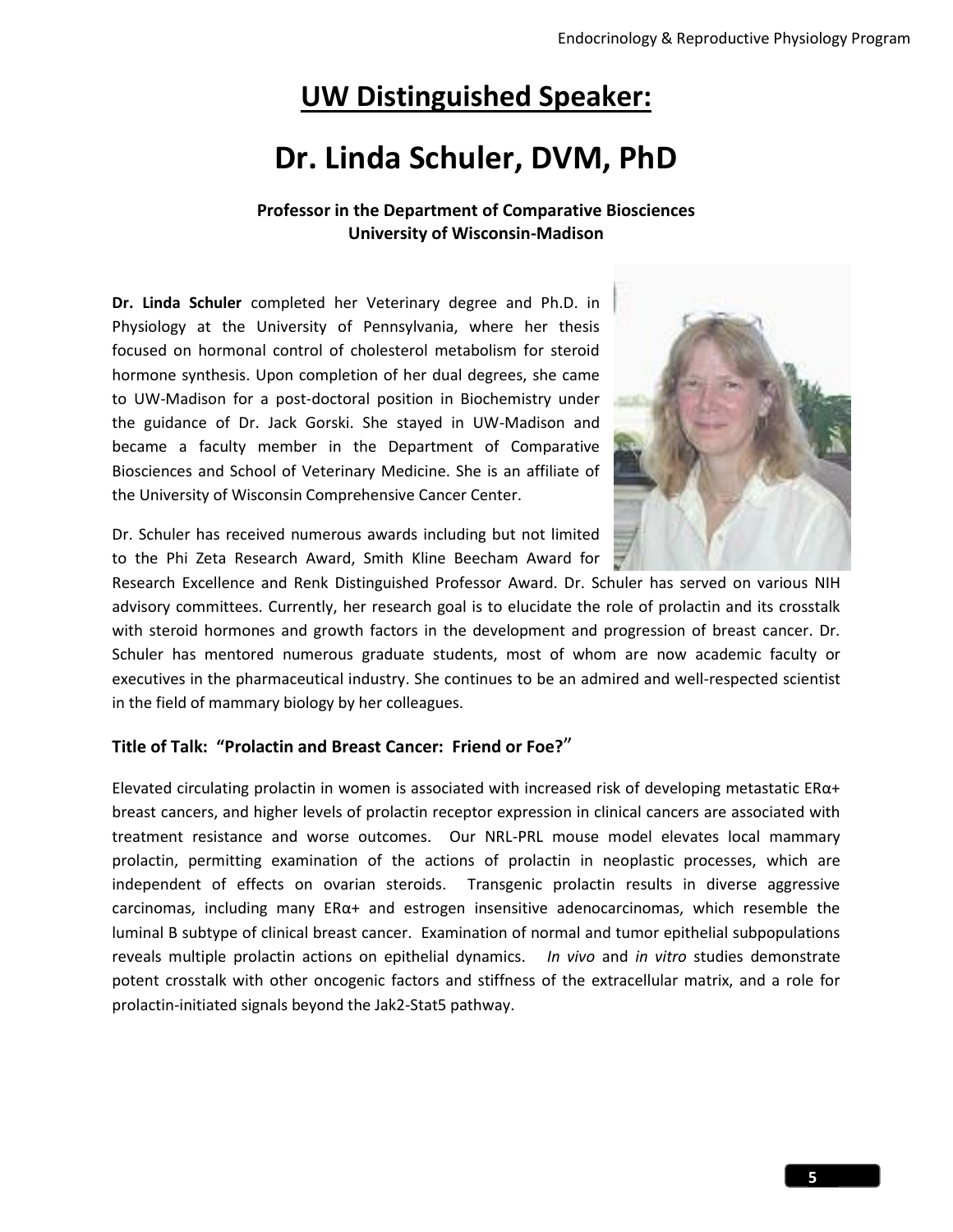# **Keynote Speaker:**

# **Dr. Karen Smith-McCune, MD, PhD**

**Title of Talk: "HPV infection of the cervix- Biologic properties and clinical implications"**

#### **Professor in the Department of Obstetrics and Gynecology and Reproductive Sciences University of California- San Francisco**

Dr. Karen Smith-McCune is the John Kerner Endowed Chair in Gynecologic Oncology, a Professor in the Department of Obstetrics, Gynecology and Reproductive Sciences, and the director of the Dysplasia Clinic at the UCSF Helen Diller Family Comprehensive Cancer Center.

Dr. Smith-McCune received her B.S. degree in Biochemistry from McGill University in Montreal, Quebec, Canada. She also received a Diploma in History and Philosophy of Science from Cambridge University, Cambridge England. Dr. Smith-McCune completed her Ph.D. degree in Biological Chemistry from Rockefeller University in New York, her Medical degree at Stanford University, and her residency and fellowship at UCSF in Obstetrics and Gynecology. She



completed a 3 year research fellowship in the laboratory of Nobel Laureate Dr. J Michael Bishop.

Dr. Smith-McCune research interests are focused on understanding the physiologic and pathologic responses of the human cervix to viral infection, specifically human papillomavirus (HPV) and HIV. She has 3 main goals: 1) to define new biomarkers for cervical cancer screening, 2) to improve the understanding of the patho-physiologic mechanism governing HPV-induced neoplasia, and 3) to identify drugs that merit clinical testing for treatment of cervical dysplasia or cancer as well as to improve tests used by clinicians to quickly and accurately distinguish low-grade cervical dysplasias from high-grade ones. As Director of the UCSF Dysplasia Clinic for the past 20 years, she has direct day-to-day involvement in the management of clinical issues related to HPV-induced disease and has attained national recognition as an expert in this area. Her research has been supported with funding from the NIH, the American Cancer Society and the Bill and Melinda Gates Foundation. Her research involving gynecologic malignancies and dysplasia has been published in journals such as *the New England Journal of Medicine* and *the American Journal of Obstetrics and Gynecology* and others.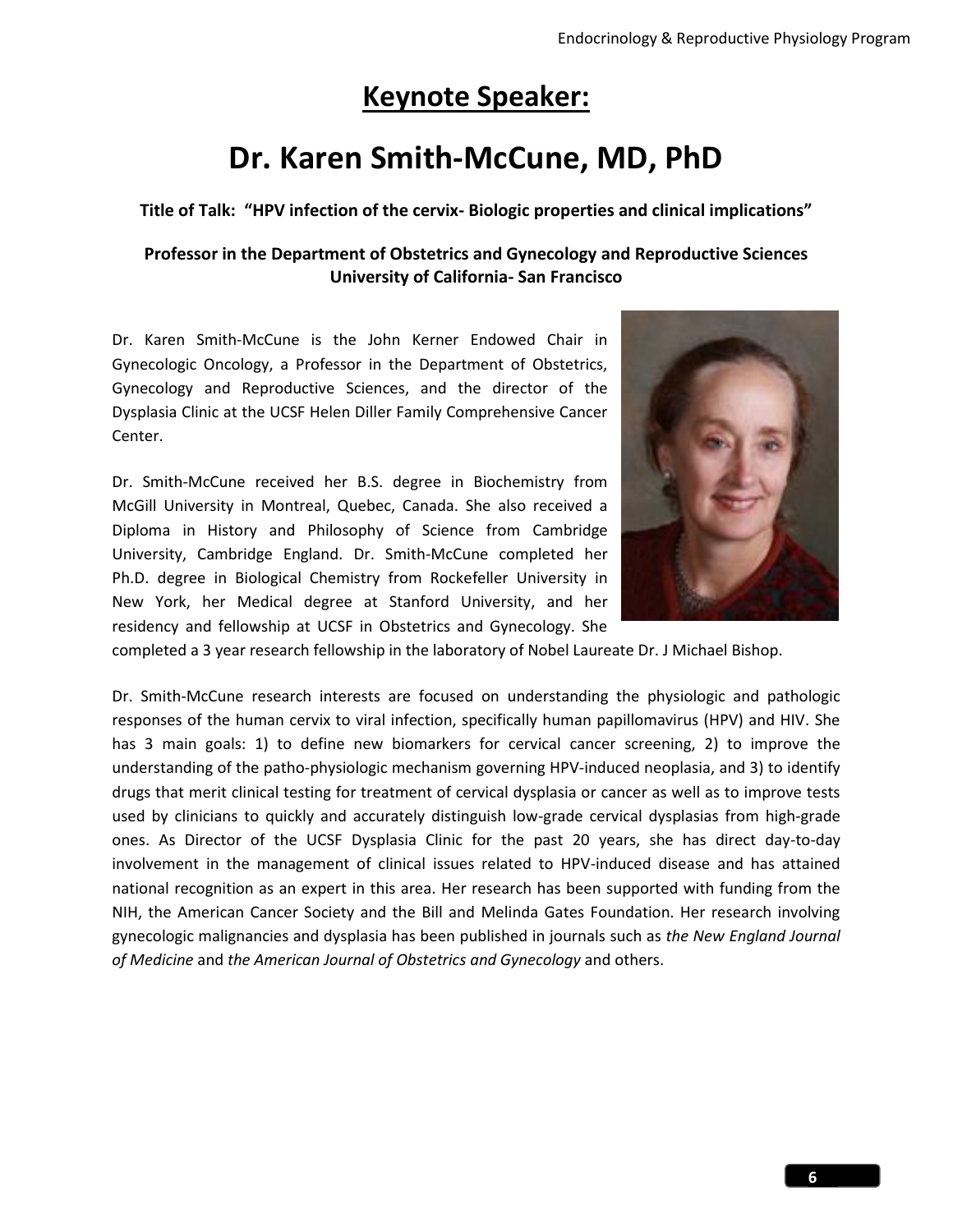# **Student Speaker Biographies**



**Ahmed AlJohani**, a second year graduate student in ERP program, was raised in Al-Madinah Al-Monawarah, Saudi Arabia. After completing high school, Ahmed moved to the capital city Riyadh where he joined Clinical Laboratory Sciences Department at King Saud University and graduated with a B.S. degree in Clinical Laboratory Sciences. Ahmed attended the Clinical Chemistry Department at Rochester Institute of Technology, New York to complete a M.S. degree in Science. He then was accepted into the ERP program at University of Wisconsin Madison where he joined Prof. Ntambi's laboratory based on his interest to learn more about obesity as a risk factor for chronic diseases like diabetes and cardiovascular diseases. Ahmed's research project is focused on the hepatic metabolic changes induced upon feeding a high sucrose diet to stearoyl Coa desaturase (SCD1) deficient mice. Ahmed's research project is directed toward changes in mTOR signaling

pathway and how these changes are related to the level of monounsaturated fatty acids. In the future, Ahmed hopes to be a clinical scientist that helps health care providers conduct diagnostic tests. He likes to spend his leisure time reading or playing soccer, which is his favorite sport.



**Jenna A. Kropp** graduated from UW-Madison with a B.S. degree in Animal Science. She is currently pursuing her Ph.D. degree in Dr. Hasan Khatib's lab in Animal Sciences, with a focus on the genetics of reproduction and fertility and a minor in the ERP program. She is co-advised by Dr. Sana Salih with a research focus on oncofertility. Jenna's project relates to genetics of parental contribution at fertilization and the pre-implantation embryonic development. The long term objective of her research is to identify genes and biomarkers associated with male and female fertility and early embryonic development. Jenna uses an *in vitro* production system to procure bovine embryos to better understand the genetics and epigenetics of embryonic development. Specifically, she aims to develop non-invasive methods for determining embryo quality, such as developing microRNA biomarkers in *in vitro* culture media. She hopes to work as an

embryologist in the future. Outside of science, Jenna enjoys being outdoors and spending time with family. Her other passions are riding horses and working with 4-H youth riding programs.



**Ka Yi Ling** is currently pursuing her Ph.D. degree with Dr. Karen Downs in the ERP program. She has completed her Master's in the ERP program in 2013 and her undergraduate degree in Molecular Biology at University of Wisconsin-Madison in 2009. She has been awarded the National Science Scholarship that has fully funded her undergraduate and Ph.D. degree from the Agency of Science, Technology and Research (A\*STAR), Singapore. Ka's thesis project investigates the role of hypoblast/yolk sac visceral endoderm in formation of the mouse fetal-umbilical connection. She specializes in microsurgical deletions and fate mapping via lipophilic dye and grafting of specific regions in the mouse conceptus and performs immunohistochemistry and immunofluorescence staining. Away from the lab, she enjoys biking around Madison and she especially loves to explore new restaurants. She is also a member of the Wisconsin Stem Cell Roundtable (WiSCR) and was in charge in organizing 2 funded Summer

Undergraduate Research Fellowships.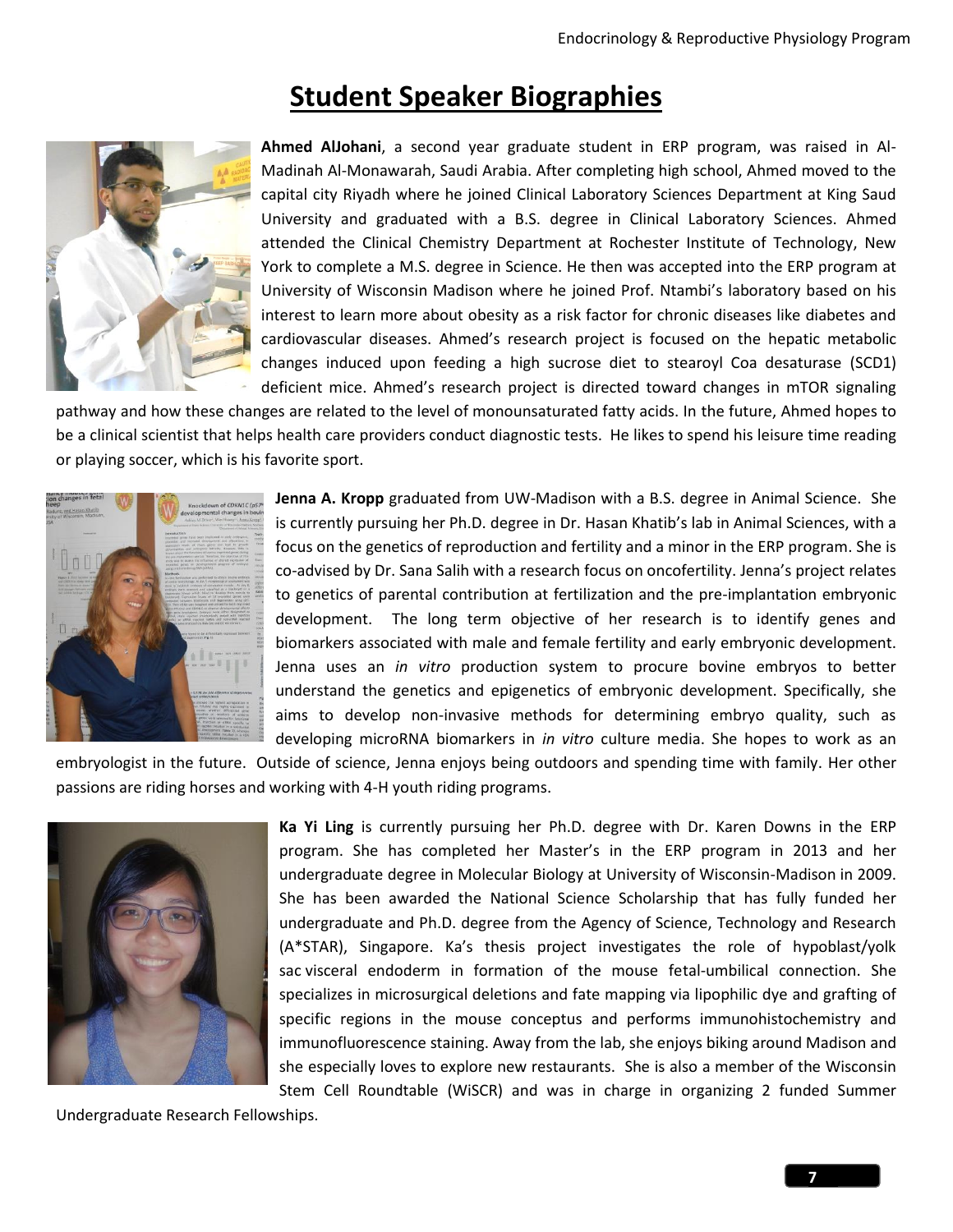

**Luca Clemente** graduated with a B.S. in Science at Ohio State University in Genetics. He currently is working towards his Ph.D. in the ERP Program at the University of Wisconsin-Madison. He began his research project in the laboratory of the late Dr. Paul J. Bertics and is currently a member of Dr. Ian M. Bird's lab. His research project combines the work previously started in the Bertics lab and is now investigating a previously unexplored signaling pathway in preeclampsia, while developing new tools to study this disease. With his diverse background in science labs, he has been able to use an array of different techniques including calcium Imaging and working on a liquid crystal project to further his project. In his free time, Luca is a member of Occupy Madison and takes part in helping homeless and marginalized people build tiny houses. Students around UW may spot Luca balancing giant boxes of reagents in one hand while riding his bike several miles from lab to lab.



**Jasmin Kristianto** graduated with both B.S. and M.S. degrees from San Francisco State University and is finishing up her Ph.D. work in Dr. Robert Blanks lab in the Endocrinology and Reproductive Physiology Program. She has had the honor of being the recipient of the prestigious NIH R25 Scholar Research Education Grant. Jasmin's research focus is working on the role of endothelin converting enzyme 1 in vascular remodeling during pregnancy using general molecular biology techniques. Outside of science, Jasmin enjoys doing yoga and watching movies. She also enjoys trying different types of cuisines throughout the city.



**Nauman Khurshid** attended Medical School at Quaid-e-Azam Medical College in Pakistan, and he completed his Ob/Gyn residency at the University of Toledo Medical Center in Ohio. He currently is completing his M.S. degree in Dr. Ian Bird's lab and takes pride in being the first Pakistani doctor of the ERP program. His project involves using human umbilical vein endothelial cells from pregnant women as an *in vitro model* to study the effects of different cytokines and growth factors on the sustained Calcium bursting, which is necessary and increased during pregnancy. The main goal is to eventually find a drug to treat Preeclampsia. Nauman spends most of his time as a Clinical Instructor and is currently a fellow in the MFM fellowship program. Nauman hopes to bring his knowledge of cell signaling and Preeclampsia to the next phase of his career. When not at work, Nauman enjoys playing XBOX and catching up on sleep.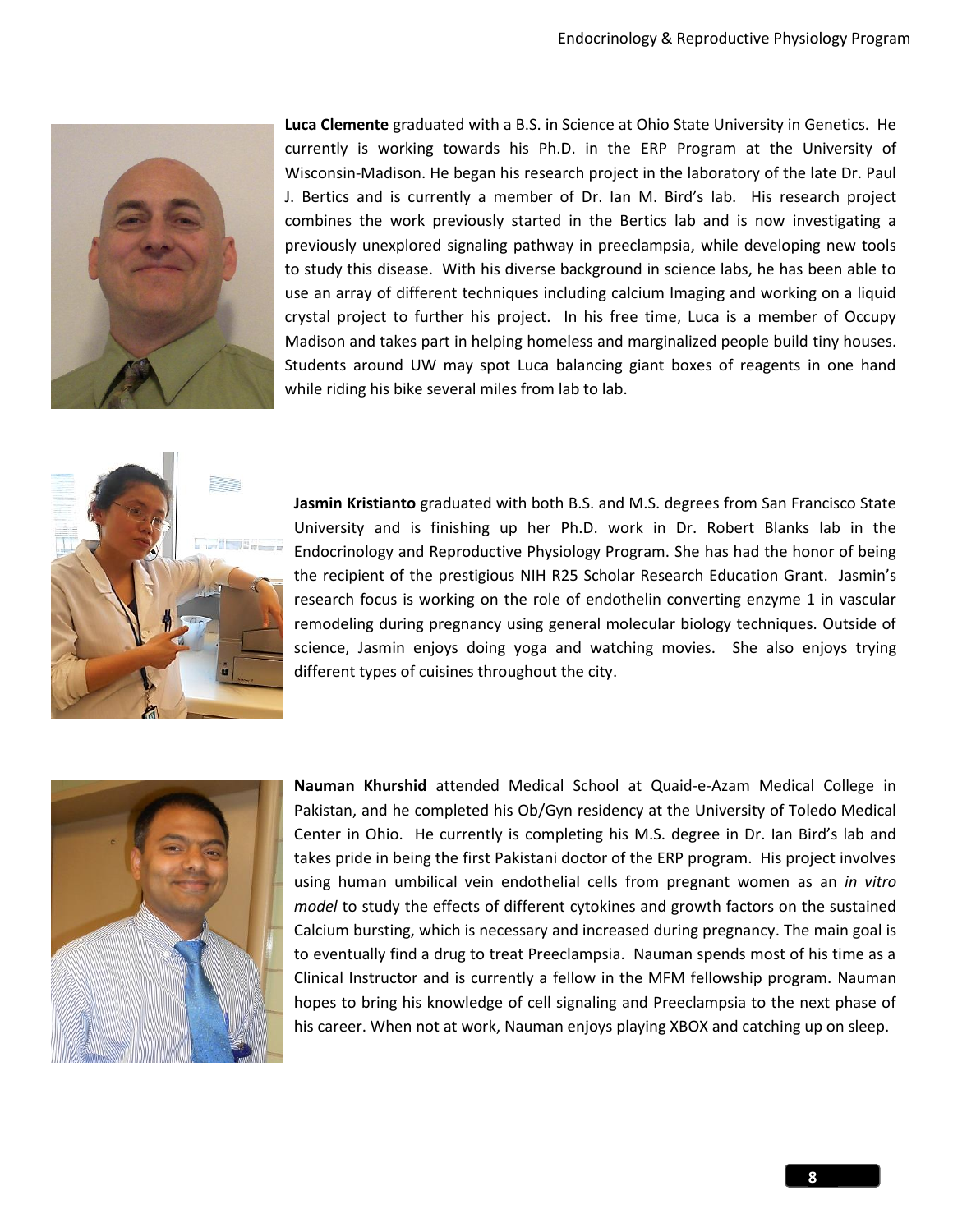# **Abstracts for Oral Presentations**

### **Active AKT and mTOR Fail to Induce de-novo Lipogenesis in SCD-1 Deficient Mice on HSVLFD**

#### **Al-Johani AM, Khan MI, Mukhtar H, and Ntambi JM**

Obesity is one of the major health problems around the globe. The major factors that contribute to obesity include increased food intake, sedentary life style and genetic factors. mTOR is a key regulator of lipid metabolism, mainly via regulating de-novo lipogenesis. mTOR pathway is represented by two complexes namely mTORC1 and mTORC2. mTORC1 via its downstream target S6K1 regulates SREBP1 through a transcriptional network negatively regulating lipin1. However, Mice with a liver-specific deletion of TSC1 show increased mTORC1 activity but have defective SREBP1c activation and lipogenesis, suggesting involvement of additional mechanism(s) in regulating lipogenesis. Stearoyl CoA Desaturase-1 (SCD1) is a key player in lipogenesis; it catalyzes the rate limiting step in the production of monounsaturated fatty acids (MUFA). Mice with liver specific knockout of SCD-1 (LKO) showed normal lipogenesis when fed with high fat diet (HFD), however they fail to induce de-novo lipogenesis when fed with high sucrose very low fat diet (HSVLFD). mTOR mediated activation of lipogenesis showed significant up regulation of SCD-1, suggesting significant relationship between mTOR and SCD1. We designed an experiment to study the impact of SCD1 deficiency on mTOR signaling. LKO mice were fed HSVLFD or HFD for 10 days and liver tissues were collected for analysis. LKO mice fed HSVLF diet showed significant induction in phosphorylation of both Akt and mTOR when compared with LOX mice. Akt and mTOR activation was further confirmed by determining the phosphorylation status of the downstream targets like GSK3, FOXO1, Rp6, and 4EBP1. However, induction of de novo lipogenesis despite activated Akt and mTOR was not evident in HSVLF diet fed LKO mice. In contrast LKO mice fed HFD showed almost similar induction of Akt, mTOR and de novo lipogenesis when compared to LOX mice. The failure of the activated AKT and mTOR to induce lipogenesis could be attributed to the induced expression of Hypoxia Inducing Factor-1 $\alpha$ (HIF1a) and lactate content in the liver. These metabolic changes in the liver of LKO mice led us to conclude that activated AKT and mTOR could be driving a shift in liver glucose metabolism possibly through activation of HIF1a which requires further investigation.

# **Dexrazoxane Protects Mouse Ovary from Doxorubicin Chemotherapy Kropp JA, Roti Roti EC, Ringelstetter AK, Abbott DH, and Salih SM**

Advances in cancer treatment utilizing multiple chemotherapies have proven successful in treating a range of cancers. Female cancer survivors treated with chemotherapy, while children or reproductive-aged adults, exhibit reduced fertility long after chemotherapy completion. Doxorubicin (DXR), an anthracycline drug and one of the most commonly used chemotherapy agents, damages the ovary. In surviving women, unintended toxicity results in premature ovarian failure and early onset of menopause. Early menopause disrupts the endocrine balance, increasing risk for cardiac disease, osteoporosis and mental health concerns. DXR localizes to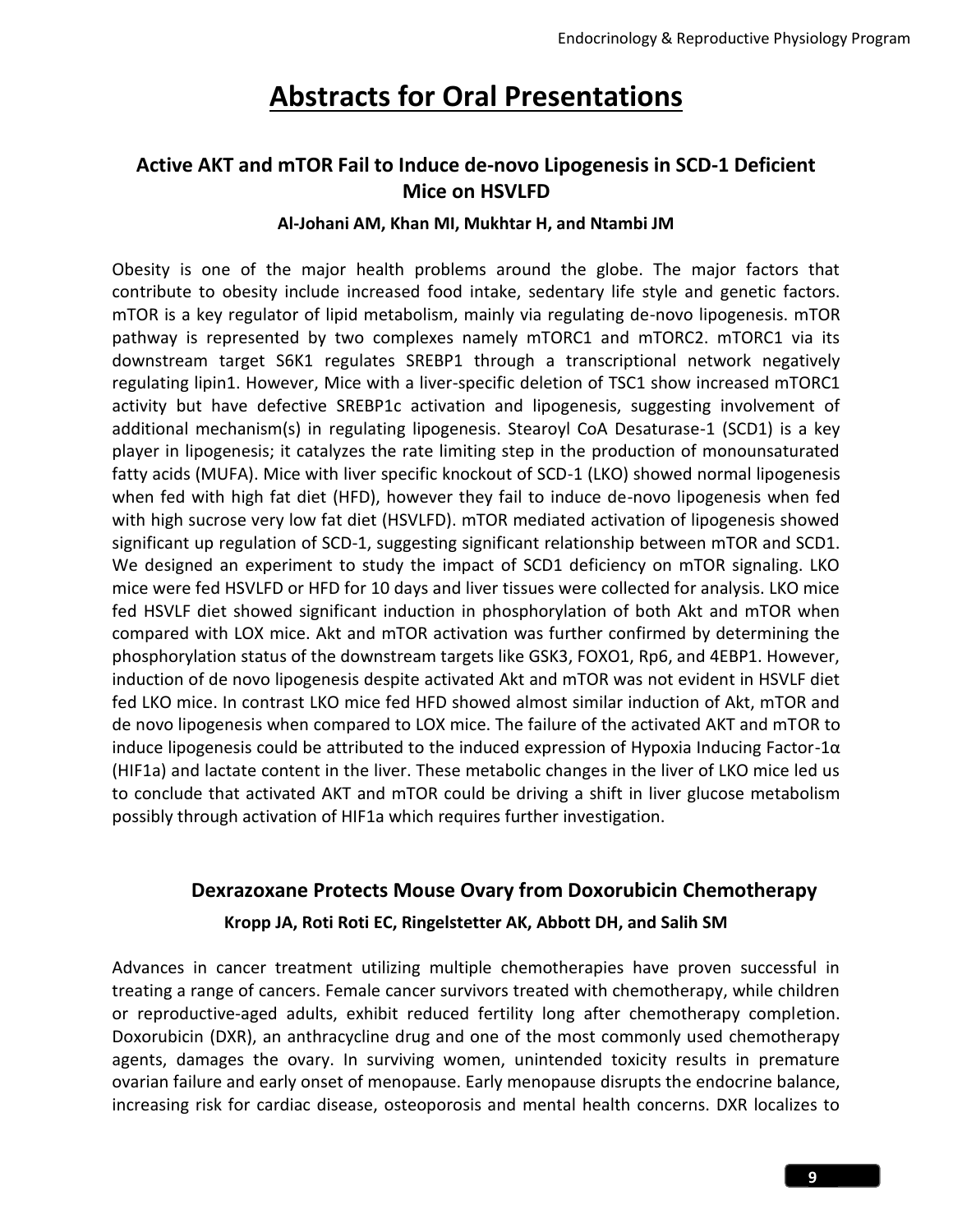both the nucleus and mitochondria of target cells, inducing double strand DNA damage and oxidative stress, respectively. There is thus a need for pre-chemotherapy drug(s) that protect the ovary and improve quality of post-cancer life. Dexrazoxane (Dexra) pretreatment prevents DXR-induced cardiotoxicity, demonstrating a drug-based method of tissue protection that prevents DXR-induced DNA double strand breaks and oxidative stress. Here, we first assessed whether pretreatment with Dexra before DXR chemotherapy administration to female mice offers ovarian protection during the first 24 hours, and second, assessed fertility throughout the reproductive lifespan (8 weeks to 8 months of age) following treatment. Adolescent CD-1 mice were treated with Dexra 1h prior to DXR treatment in a 1:1 mg ratio. Acute insult was analyzed in ovaries harvested at intervals between 2-24 h post-DXR. During this acute period, Dexra pretreatment decreased the number of double strand breaks and reduced activation of γH2A.X and apoptosis. To assess long-term efficacy in terms of fertility, mice treated as adolescents were mated at 8 weeks of age, (4 weeks post-chemotherapy) and repeatedly mated until 6 litters or infertility were reached. Mice pretreated with a 1:1 ratio of Dexra to DXR had increased (p=0.001) pup birth weights compared to those treated with DXR, alone. This ovarian protection dose ratio is 10 fold lower than the 10:1 Dexra:DXR ratio utilized for cardioprotection, and hence decreases the risk of Dexra interfering with anti-cancer therapy. Overall, these data suggest that Dexra provides protection to the ovary during initial DXR insult, resulting in improved reproductive health in our animal model, and offering a drug-based method for ovarian protection against chemotherapy.

### **Hypoblast/visceral Endoderm Drives Establishment of the Fetal-umbilical Connection in the Placenta Mammal**

#### **Ling KY, Rodriguez A and Downs K**

In their transition to land, amniotes devised a means by which the vasculature of the embryo and those of the newly evolved extraembryonic allantois and yolk sac could unite, thereby ensuring acquisition of vital resources from the environment. This strategy achieved its most extreme form in eutherian, or placental mammals. In these, the allantois, or source of the umbilical cord, forms the vital vascular bridge between the chorion, or site of fetal maternal exchange, and the fetus. Despite the importance of the fetal umbilical vascular connection in embryonic survival and development, its origin is obscure. Here we provide evidence in the mouse conceptus, with supporting homology to a human embryo, that visceral endoderm (VE), or hypoblast, an extraembryonic tissue common to all amniotes, plays a major role in establishing and organizing the fetal-umbilical connection. Specifically, we discovered that a midline segment of Hedgehog (Hh)-rich hematopoietic posterior VE (PVE) undergoes a carefully orchestrated epithelial-to-mesenchymal transition (EMT), to create the hemogenic Vessel of Confluence (VOC). The VOC unites the major posterior arterial vessels to ensure vascular continuity throughout the conceptus, and the flow of blood to and from the chorion. Further, by establishing a cellular bridge between itself and the umbilical wall, PVE fixes the position of the VOC relative to the midline of the umbilical cord as the latter becomes integrated into the embryonic tailbud. These data provide unprecedented insight into the role of PVE in driving the origin and patterning of the fetal-umbilical connection, with the promise of elucidating the underlying cause(s) of many umbilical-associated posterior fetal birth defects in humans.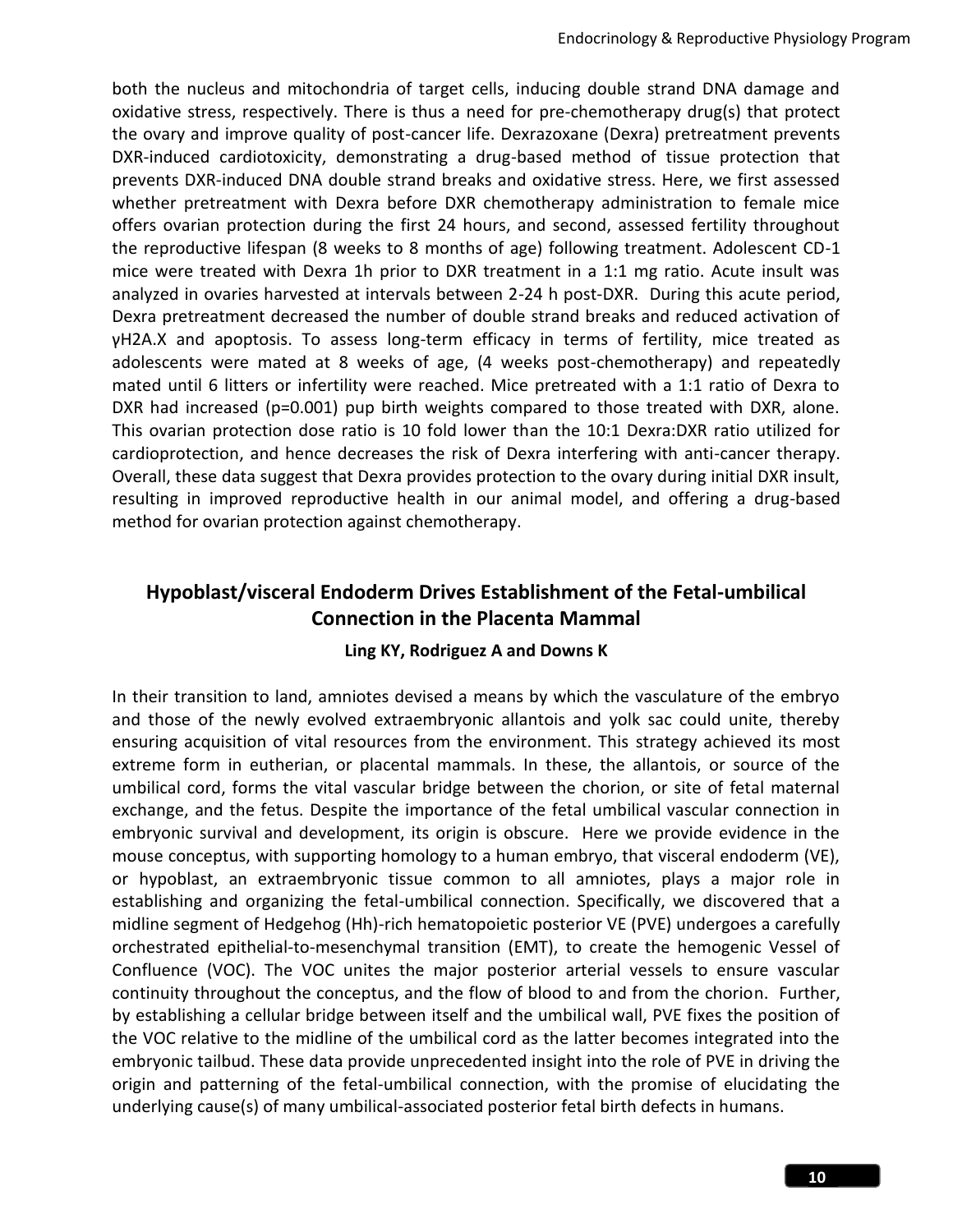# **Engineering Preeclampsia**

#### **Clemente L and Bird IM**

Preeclampsia (PE) is a medical condition characterized by hypertension and proteinuria associated with profound endothelial dysfunction. Studies from our lab have shown that growth factors and cytokines in PE subjects are capable of driving the inhibition of gap junction function by inducing Src- and ERK-mediated phosphorylations of connexin 43 (Cx43), resulting in loss of agonist-induced  $Ca^{2+}$  bursting necessary for nitric oxide production in uterine vasculature during pregnancy. While many such growth factors (VEGF, bFGF) and cytokines (TNFα, IL-1β, IL6) may be capable of acting on their own receptors to stimulate Src in particular, other cytokines (IL8, IFNγ, TNFα) and hormones (aldosterone, angiotensin II) may also/instead achieve Src activation through transactivation of the epidermal growth factor receptor (EGFR). It occurs to us that, because of its possible transactivation role, defects in EGFR that amplify function may be disproportionately damaging. Normally, inhibition of Ca2+ bursting by EGF in pregnant uterine artery endothelial cells (P-UAECs) is modest, likely due to low levels of EGFR expression. However, where EGFR has been studied in the context of cancer, it has been wellestablished that overexpression or activating mutation drives cancer progression via Srcdependent as well as Src-independent mechanisms. Since dysregulation of similar 'cancer' signaling pathways has also been observed in the preeclamptic placenta, it is likely that dysregulated EGFR signaling in vascular endothelial cells during pregnancy would drive Cx43 dysfunction and the hypertension associated with PE. As a proof of principle, we are characterizing the effects of altered EGFR function on gap junction function. We hypothesize that the overexpression of wild-type or constitutively active mutant EGFR in P-UAECs will induce inhibitory phosphorylation of Cx43 and loss of  $Ca<sup>2+</sup>$  bursting necessary for adaptive vasodilation in pregnancy.

# **Construction of** *Ece1-/-* **Conditional Knockout in Mice Kristianto J, Johnson MG, Patel F, Wang X and Blank R**

According to the World Health Organization, an estimated 17.3 million people died from cardiovascular disease (CVD) in 2008, representing 30% of worldwide mortality. High blood pressure contributed to  $\sim$  16.5% of CVD related deaths. Hypertensive pregnancy (preeclampsia (~8% of all pregnancies), fetal loss (~15% of all pregnancies) and intrauterine growth restriction (IUGR, ~10% of newborns)) are common pregnancy complications. Endothelin converting enzyme-1 (ECE1) is one of the key enzymes that functions in the proteolytic processing of big ET1 to mature ET1. Dysregulation of ET1 signaling, in particular elevated plasma ET1 levels and ECE1 activity have been associated with many CVDs, including preeclampsia. However, *Edn1-/* and *Ece1-/-* gene ablation in mice results in lethal defects in the cardiovascular system development and craniofacial malformations, precluding the study of ECE1's physiological role in adults. To circumvent this problem, our lab is utilizing a conditional *Ece1* gene ablation in mouse. In this mouse, an exon expressed in all ECE1 isoforms has been flanked with loxP recognition sites. Using a transgenic CRE recombinase under the control of the adenovirus EIIA promoter, we were able to induce *Ece1<sup>-/-</sup>* ablation in early mouse embryos. The homozygous *Ece1-/-* mice displayed the expected phenotype, with conotruncal heart defects, craniofacial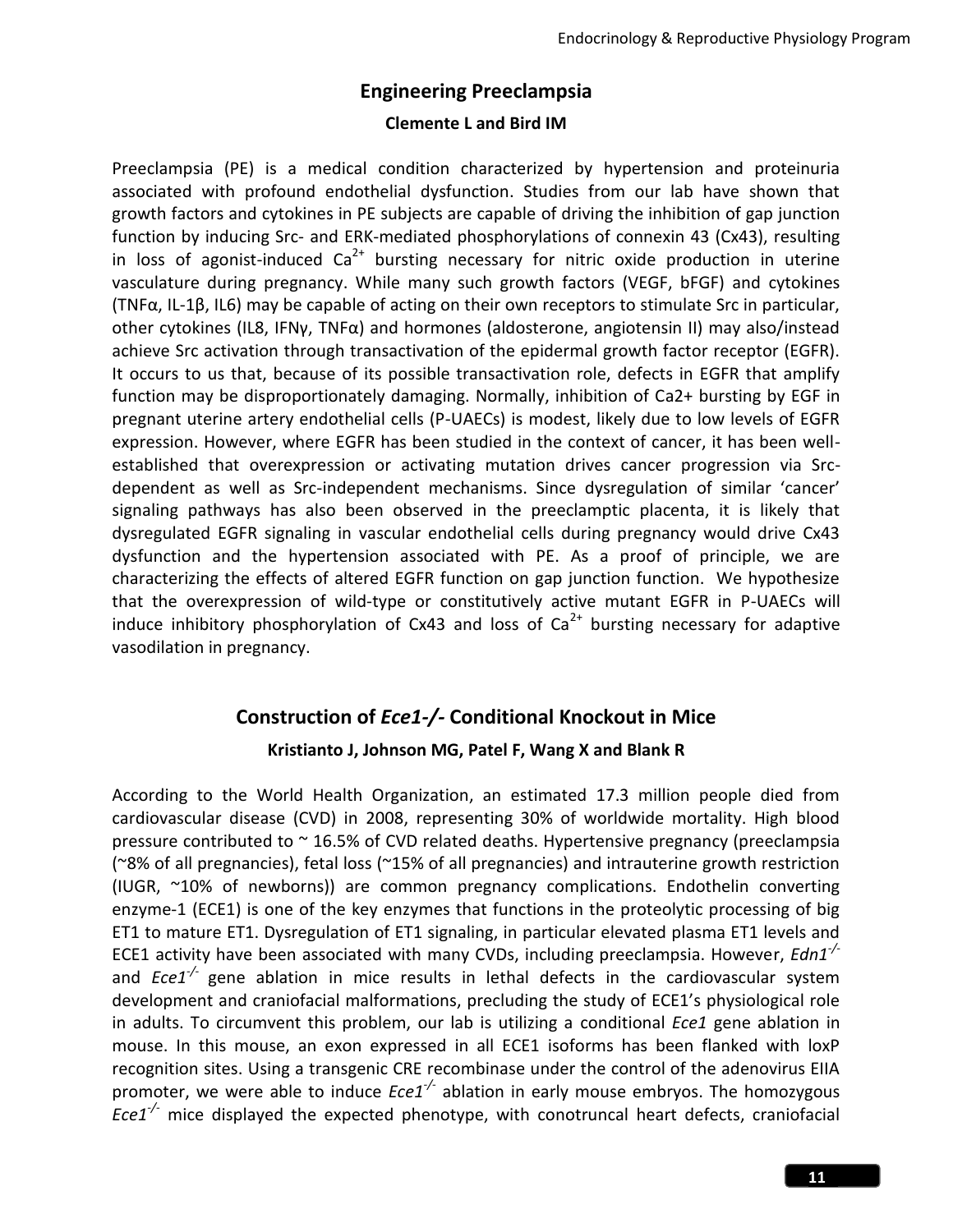malformations and embryonic lethality. Using a tamoxifen induced CRE system; we will study the outcome of *Ece1-/-* gene deletion in adult mice. A reporter strain homozygous for membrane targeted tdTomato (mT)/ membrane targeted EGFP (mG) was utilized to assess the CRE recombinase activity. Using this double fluorescent system, we were able to demonstrate that the tamoxifen inducible CRE recombinase has ~70% CRE efficiency and is active in many different tissues, including lung, heart, kidney, liver and aorta. Moreover, the tamoxifen treatment did not produce any evidence of toxicity in the treated mice. We have bred mice harboring the tamoxifen inducible CRE and either *Ece1<sup>* $\Delta$ *flox*</sup> or *Ece1<sup>+/flox</sup>*. The conditional *Ece1* mouse will allow us to study the role of *Ece1* in adult physiology. I will use it to study vascular remodeling during gestation.

### **10:12 Conjugated Linoleic Acid (CLA) Isomer Rescues HUVEC Cell Dysfunction in a Preeclamptic** *in vitro* **Model**

#### **Khurshid N, Boeldt DS, Hankes AC, Krupp J, Shah DM, and Bird IM**

**Objective**: To show 10:12 CLA isomer rescues vascular endothelial growth factor (VEGF) induced endothelial dysfunction in a human cell culture model.

**Study Design**: During pregnancy greater nitric oxide release by endothelial cells is achieved via more sustained endothelial Ca2+ bursting which in turn is due to increased gap junction complexes (Cx43) between cells. In preeclampsia, such enhanced Ca2+ bursting is missing (In press) and in both ovine and HUVEC cells, factors such as VEGF can inhibit sustained Ca2+ bursts by activating intracellular kinases that phosphorylation and close/disassemble junctional Cx43 complexes. 10:12 CLA can inhibit VEGF activated kinases, and we have recently shown that 10:12 CLA is able to rescue endothelial Ca2+ bursts in an ovine model subjected to VEGF. In this study we evaluate the effect of VEGF on human umbilical vein endothelial cells (HUVEC) Ca2+ bursts and evaluated if 10:12 CLA treatment rescues Ca2+ bursts. Human umbilical vein endothelial cells (HUVEC) were grown to >90% confluence, treated with Fura-2 and imaged for Ca2+ burst first with 100uM ATP alone, followed by a wash and adding 10 ng/ml VEGF before subsequent ATP stimulation. For endothelial rescue 50uM 10:12 CLA is added to the HUVEC during the wash step before VEGF treatment. Ca2+ bursts are analyzed after second ATP stimulation and compared to internal control of first ATP stimulation.

**Results**: 10ng/ml VEGF pretreatment inhibited periodic Ca2+ bursts in response to 100uM ATP by 45% in HUVEC (p<0.001). 10:12 CLA recovered Ca+2 bursts in VEGF pretreated HUVEC from 45% back to 82% of control (p<0.001).

**Conclusion**: CLA 10:12 isomer is able to rescue Ca2+ bursts in VEGF treated HUVEC. We report for the first time that VEGF mediated human endothelial dysfunction can be reversed by CLA. These data suggest that 10:12 CLA could potentially be the first effective agent to treat Preeclampsia related endothelial dysfunction. Funded by NIH HD069181.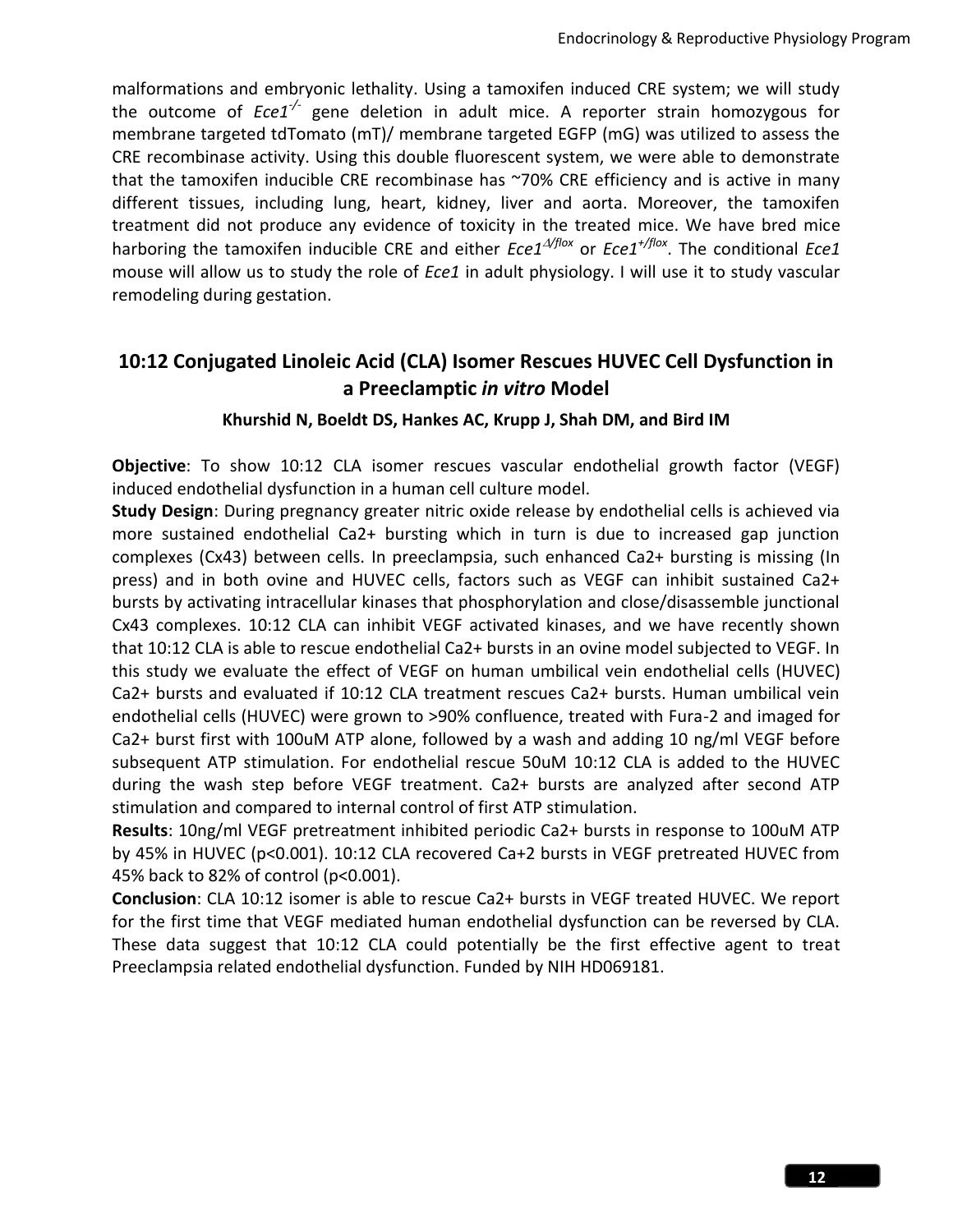# **Poster Session Abstracts**

### **1. Hedgehog Regulated Transcription Factor GLI3 is Essential for Normal Fetal Leydig Cell Number and Steroidogenic Enzyme Expression**

#### **Lewis SR, Baines AE, Winske SL, and Jorgensen JS**

Recent estimates suggest that 1 in 100 births are classified as different from a standard male or female phenotype. Many of these disorders of sexual differentiation are caused by deficient androgen action during male fetal development. Fetal Leydig cells are the main steroidogenic cell type in the developing testis and are absolutely required for androgen production. Understanding how signals within the testis culminate to drive fetal Leydig cell differentiation and function is essential to finding the molecular basis of birth defects caused by insufficient fetal androgens. In humans, a multifactorial disorder called Greig cephalopolysyndactyly syndrome (GCPS) is caused by mutation of transcription factor GLI3 and some male patients are born exhibiting signs of decreased fetal androgens such as cryptorchidism and hypospadias. Based on this phenotype, we hypothesized that a null mutation of Gli3 would disrupt fetal Leydig cell androgen production and fetal masculinization. Fetal testes from a mouse model of GCPS syndrome caused by a spontaneous deletion of Gli3 (Gli3XtJ) were evaluated. Results showed that compared to wild type testes, total mRNA levels of steroidogenic enzymes were significantly lower in Gli3XtJ testes. Counts of stained fetal Leydig cells confirmed a decrease in fetal Leydig cell numbers within Gli3XtJ testes. Meanwhile, transcript and immunohistochemical analyses of wild type and Gli3XtJ testes indicated that germ, Sertoli, and peritubular myoid cells were unaffected. Testicular descent did not occur normally in Gli3XtJ mice and testosterone levels were compromised, indicating mutation of Gli3 severely reduces fetal Leydig cell function. Based on these data, we conclude that GLI3 is an important mediator of the Hh pathway that controls the initiation and/or maintenance of fetal Leydig cell activity. These data provide important clues for the basis of birth defects caused by fetal androgen deficits.

### **2. ECE1 Dependent Endothelin Signaling Regulates the Production of IGF-1 and the WNT Signaling Inhibitors Sclerostin and DKK1 and is Critical for Osteogenesis**

#### **Johnson MG, Kristianto J, and Blank R**

Ece1, encoding endothelin-converting-enzyme-1 (ECE1), was identified as a positional candidate for a pleiotropic quantitative trait locus affecting femoral size, shape, mineralization, and biomechanical performance in 17-week-old mice. Endothelin 1 (ET1) produced by breast and prostate cancer cells promotes the growth of osteoblastic metastases. To test the hypothesis that autocrine ET1 signaling also promotes osteogenesis in normal physiology, we exposed immortalized mouse osteoblast-like (TMOb) cells to 25 ng/mL of big ET1 prior to and during 15 days of in vitro differentiation and mineralization and human bone cores from femoral head for 28 days of culture. TMOb cells exposed to big ET1 showed greater mineralization than control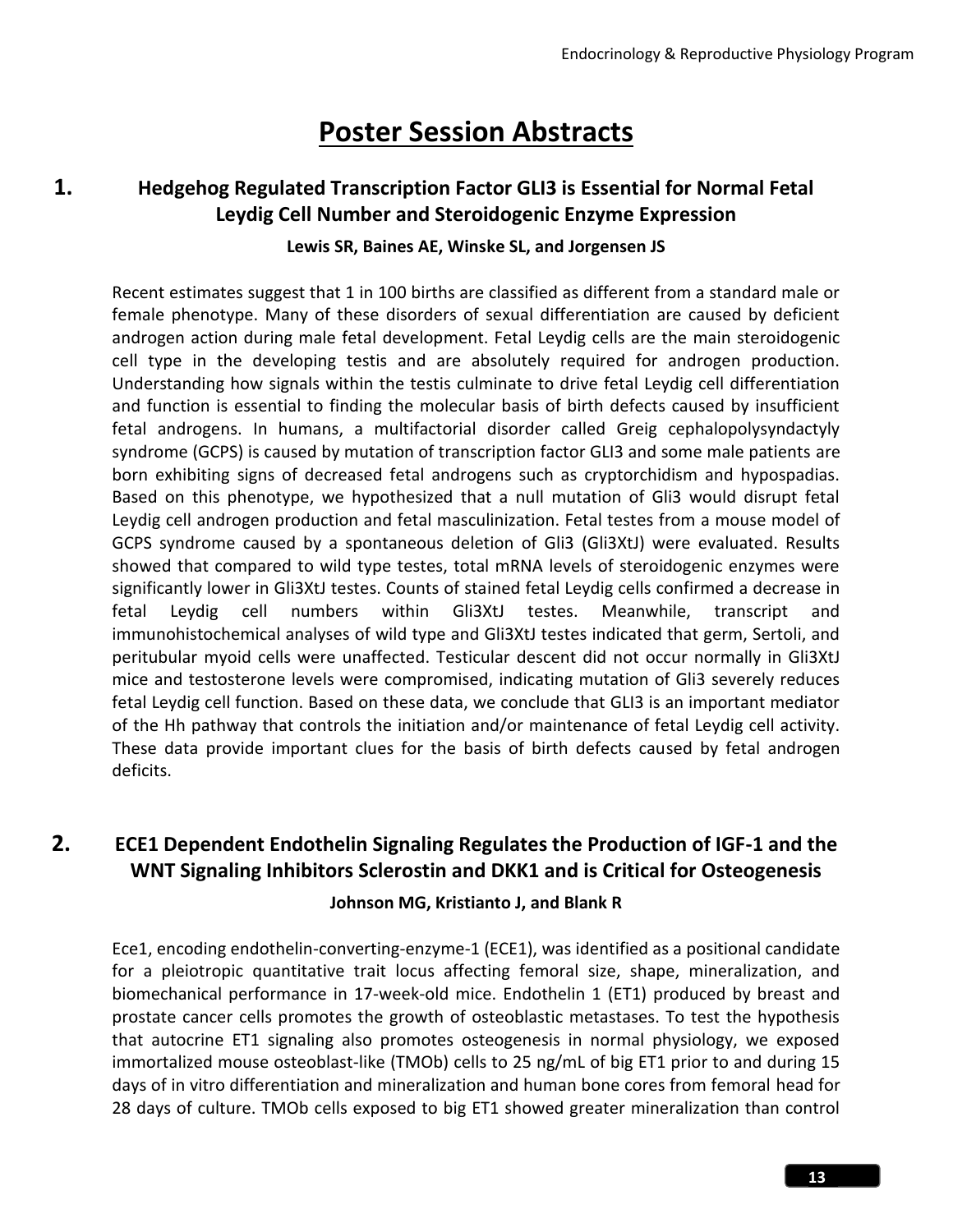cells. The mineralization difference was dependent on activation of ET1 by ECE1, signaling through endothelin receptor A (EDNRA) and WNT signaling. The increased mineralization phenotype was blocked when ECE1, EDNRA or LRP5/6 were inhibited. Following big ET1 treatment, we measured IGF-1, Dickkopf-homolog 1 (DKK1) and sclerostin (SOST). In each case, big ET1 signaling changed protein production in favor of increased anabolic activity. In human bone cores exposed to exogenous big ET1, we saw a similar molecular footprint with increased IGF-1 and decreased DKK1 and SOST. During normal mineralization of TMOb cells without exogenous ET1; blocking of ECE1 or ENDRA caused a decrease in mineralization and a decrease in the production of IGF-1. Blocking ENDRA in the absence of exogenous big ET1 decreased mineralization and caused a decrease in IGF-1 production and an increase in production of DKK1 and SOST. This is the first demonstration that ET1 signaling is necessary for normal osteoblast differentiation and mineralization and that it acts by regulating the production of IGF-1 as well as the WNT signaling inhibitors DKK1 and SOST.

### **3. CLA as a Src Inhibitor: An Innovative Approach to Rescue Endothelial Function in Preeclampsia**

#### **Hankes AC, Boeldt DS, Yi FX, Grummer MA, Magness RR, and Bird IM**

**Objective**: During pregnancy, uterine artery endothelial cells adapt to increase agoniststimulated sustained Ca2+ burst responses, resulting in an increase in vasodilator production. Enhanced vasodilator production increases blood flow to the uterus. This pregnancy adaptation is largely attributed to an increase in Connexin(Cx)43 gap junction function. Aberrant adaptation can result in hypertensive diseases of pregnancy such as preeclampsia (PE). Here we mimic PE-like endothelial cell dysfunction using TNFα, a Src-activating cytokine elevated in PE. Our previous studies show TNFα phosphorylates Cx43 at the Src sensitive site y265 leading to closure and disassembly of Cx43, and loss of sustained Ca2+ bursting. We have also shown this loss of Ca2+ bursts, in response to TNFα pretreatment, is recovered when pretreated with the Src inhibitor PP2. We have shown that the organic food component 10,12 CLA is able to block Src activity. Our objective is to test the ability of 10,12 or 9,11 CLA to rescue Ca2+ bursts function in uterine artery endothelial cells from near term pregnant ewes (P-UAEC) pretreated with TNFα.

**Study Design**: P-UAEC were loaded with Fura-2 dye and imaged to record ATP stimulated (100uM 30 min) Ca2+ bursts. We then repeated this measure after pretreatment with TNF alone for 1hr or TNFα and CLA combined.

**Results**: 10ng/mL TNFα for 1hr pretreatment inhibited ATP stimulated Ca2+ bursts (to 63% of control p<0.001) in PUAEC. 50uM of 10:12 CLA recovers Ca2+ bursts in TNFα pretreated cells (to 88% of control p<0.94) to levels near control (~90%). 50uM of 9:11 CLA has limited rescue of Ca2+ bursts in TNF $\alpha$  pretreated cells (to 80% of control p<.05).

**Conclusion**: TNFα inhibits gap junction function but CLA has the ability to restore Cx43 function. CLA 10,12 isomer is able to rescue Ca2+ burst function more effectively than the 9,11 isomer in TNFα pretreated cells, suggesting that 10,12 CLA could potentially be used as an effective agent to treat PE and PE-related endothelial dysfunction. Funded by *NIH HD38843*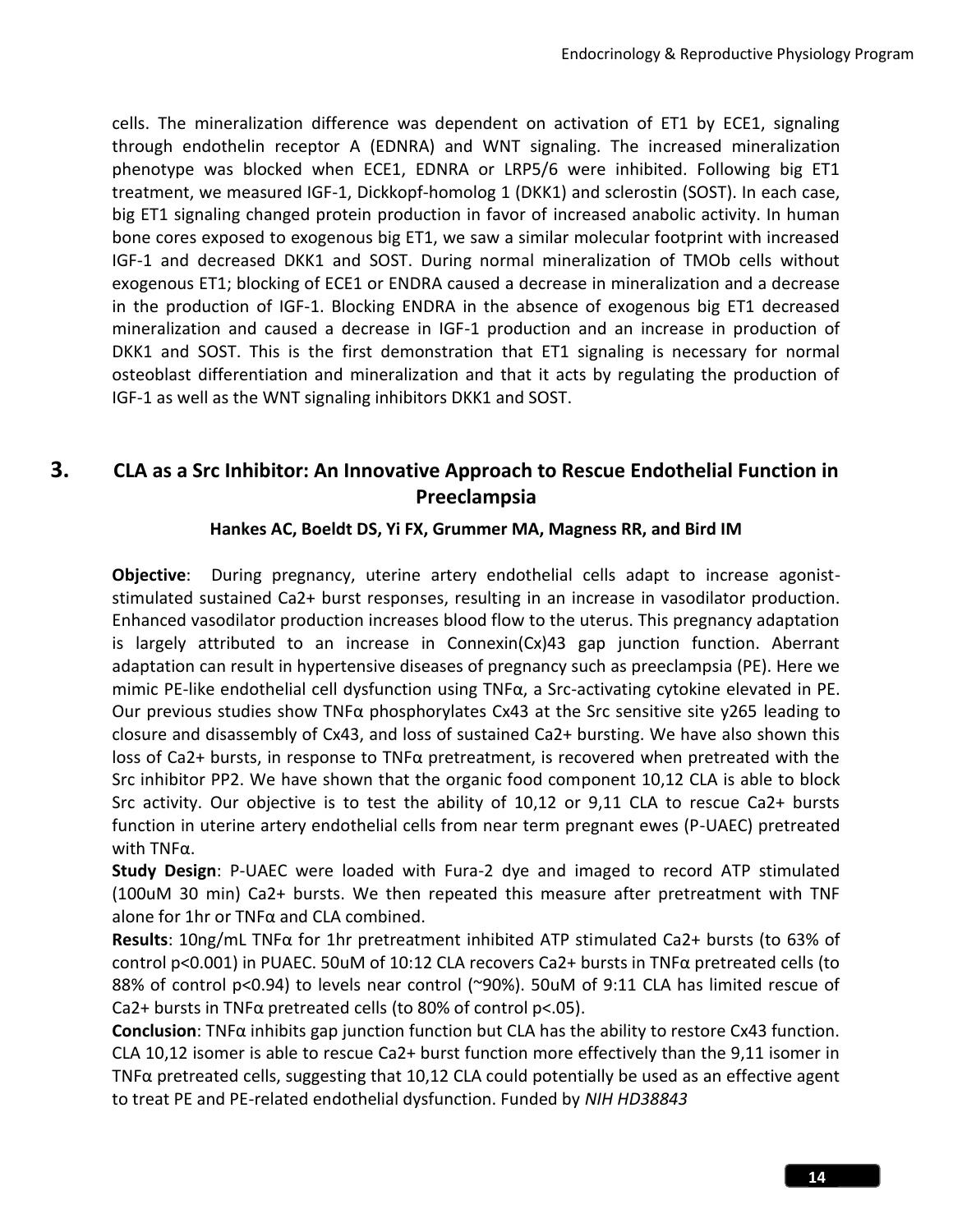### **4. Pregnancy-Enhanced Changes in Membrane Potential are Not Driven by Pregnancy-Enhanced Ca2+ Signaling in Uterine Artery Endothelial Cells (UAEC)**

#### **Alvarez RE, Boeldt DS, Pattnaik BR, Bird IM.**

**Objective**: ATP-stimulation causes Pregnant-UAEC to respond with a robust sustained phase Ca2+ entry and corresponding enhanced nitric oxide (NO) production, in contrast to the response of cells derived from non-pregnant ewes. Recently we have observed greater changes in cell membrane potential (Vm) and so the question of a possible role for up-regulated activity of Vm-sensitive Ca2+ channels to support NO production arises. Prior results show Ca2+ enhancement and changes in Vm are dose-dependent on ATP concentration, and correlations exist between [Ca2+]i and Vm. Our intent is to determine if there is a causal relationship via KCa channels by observing if blocking the sustained-phase Ca2+ enhancement will eliminate corresponding changes in Vm. **Study Design:** Passage 4 P-UAEC were grown in 35mm glass bottom dishes to 100% confluence. Cells were loaded with Fura-2 AM and DIBAC4(3) and imaged simultaneously for [Ca2+]i and Vm. **Protocol:** ATP-stimulation (100uM):30min, wash/recovery:20min, 2-APB (50uM) treatment:10min, repeat ATP stimulation: 30min. Change in Vm and respective changes in [Ca2+]i burst and area under the curve were calculated for cells as dish averages. **Results:** 2-APB eliminated the ATP-stimulated sustained-phase Ca2+ entry as well as a majority of the initial [Ca2+]i peak, but the corresponding change in Vm was not significantly altered compared to ATP alone. 2-APB reduced the percentage of cells showing 2 or more [Ca2+]i bursts from 86% down to 5% (P<0.001), and reduced total [Ca2+]i above baseline by 90% (30min)P<0.001. However, the net change in Vm was -15mV with or without 2- APB treatment. **Conclusion:** Enhanced sustained-phase Ca2+ is not a driving force for P-UAEC to undergo Vm hyperpolarization in response to ATP-stimulation, but P-UAEC Vm hyperpolarization may still be an intrinsic factor that enables the cells to enhance [Ca2+]i bursting (as long as Ca2+ entry is not blocked). Supported by NIH grants *HL079020, HD41921*.

### **5. Tcf19 as a Key Regulator of Beta-cell Proliferation**

#### **Fontaine DA, Davis DB**

Diabetes is a disease of reduced beta-cell mass. We have identified Tcf19 as a key factor in regulation of beta-cell proliferation. Tcf19 is a relatively uncharacterized transcription factor. Tcf19 knockdown in a beta cell line caused a 45% decrease in proliferation, and flow cytometry revealed this decrease was due to a lack of progression past the G1/S-phase transition. Tcf19 knockdown suppressed cyclin gene (A1, A2, E1 and E2) expression important for G1/S-phase transition, as well as the proliferative gene Ki67. When beta cells are serum-starved, Tcf19 decreases in correlation with Ki67. Tcf19 appears to be a key regulator of beta cell proliferation and may mediate the ability of beta cells to maintain adequate insulin secretion in the face of increased insulin demand. In order to determine the role of Tcf19 in vivo, we have created a Tcf19 knockout mouse. We are using the whole-body knock-in of the LacZ gene to characterize timing and localization of Tcf19 promoter activity in pancreas and other tissues and to measure the effects on islet gene expression and basic metabolic phenotype. We are also generating a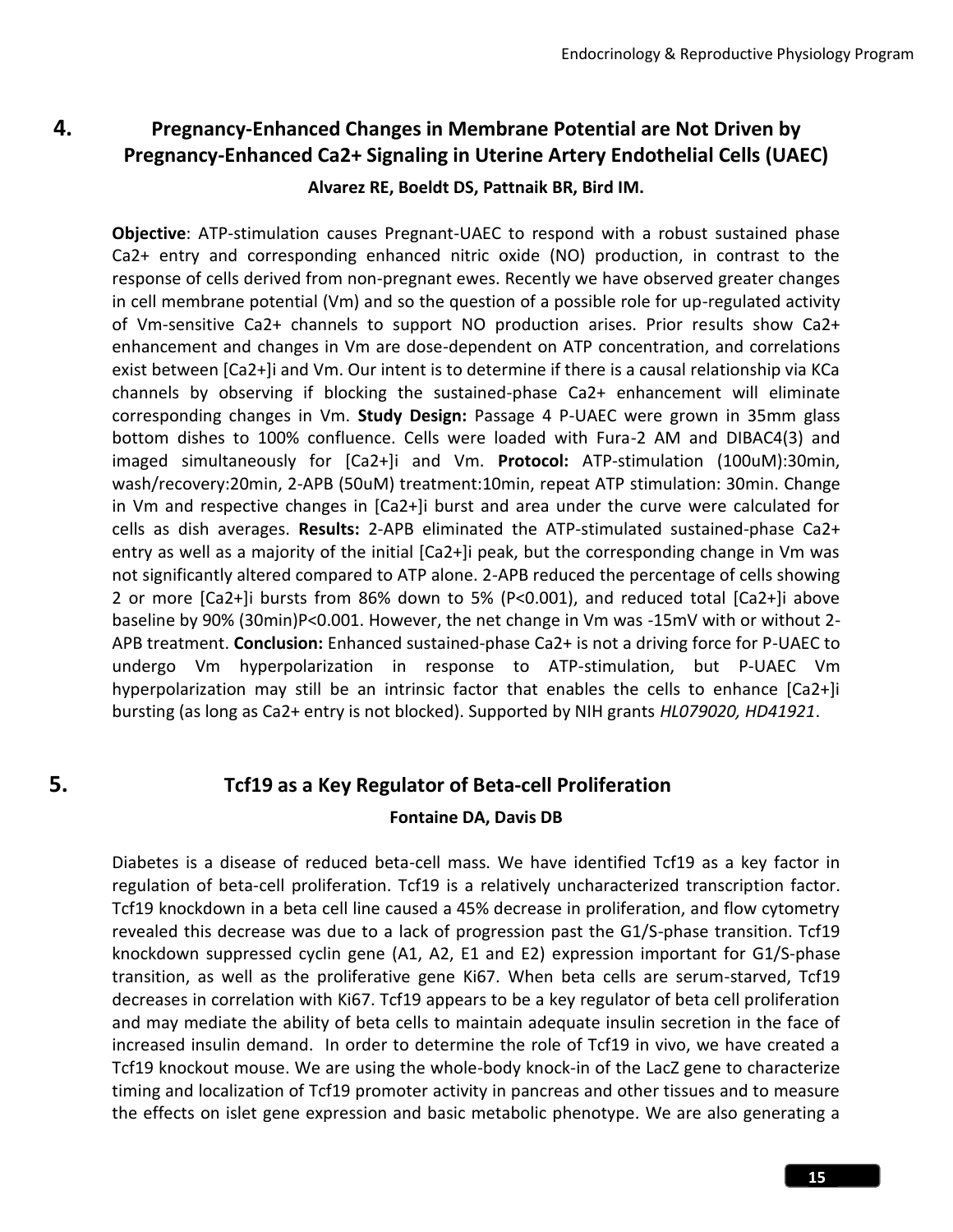beta-cell specific knockout utilizing Cre-lox technology by breeding with a mouse that expresses Cre recombinase under control of the rat insulin promoter. We hypothesize that mice lacking Tcf19 will have significantly reduced beta cell proliferation. We predict normal beta-cell mass at post-natal day 1, as Tcf19 is not expressed highly during islet development. However, we predict decreased adult beta cell mass. Lean animals may not become diabetic, however animals that are aged past 10 months or those subjected to insults such as obesity or pregnancy will likely be unable to compensate for increased insulin demands, and succumb to diabetes. Breeding and phenotyping of these mouse models is underway. In summary, Tcf19 appears to be a key regulator of beta-cell proliferation and may be important in the adaptive expansion of beta cell mass to compensate for insulin resistance and obesity. We hope to gain a better understanding of the role of Tcf19 in vivo through characterization of the Tcf19 knockout mouse models.

### **6. Andrographolide Attenuates Experimental Abdominal Aortic Aneurysm by Inhibiting Inflammatory Cell Infiltration and Cytokine Production**

#### **Ren J, Liu Z, Wang Q, Giles J, and Liu B**

**Background**: Abdominal aortic aneurysm (AAA), characterized by exuberant inflammation, is a common vascular disease associated with high mortality rate. There is currently no established pharmacological therapy to treat this progressive disease. Andrographolide (Andro), a major bioactive component found in Andrographis paniculata, has been found to exhibit potent antiinflammatory property by inhibiting NF-κ B activity in several disease models. The purpose of this study is to test the hypothesis that Andro suppresses inflammation associated with aneurysm and may be used to block progression of AAA.

**Methods and Results**: AAA was induced in C57BL/6J mice through transient intraluminal perfusion with elastase (0.45U/mL, 5min). Daily administration of Andro prior to aneurysm induction completely prevented development of disease, measured by the progressive expansion of aortic diameter (165±47% vs. 52%±4% increase). Then, we tested the therapeutic potential of Andro by applying it to mice with small aneurysms. While diseased aortae continued to expand in the solvent-treated group, aneurysm growth was significantly attenuated in Andro-treated mice. Next, we examined vascular inflammation, which is replicated in this mouse aneurysm model. Andro profoundly reduced the production of proinflammatory cytokines (MCP-1, CCL7, CXCL10, TNFα and IFNγ) and iNOS in the treated aortae. Immunohistochemistry analyses revealed that Andro decreased infiltration of monocytes, macrophages and T cells. Mechanistically, Andro blocked MCP-1 expression in aortic vascular smooth muscle cells. Furthermore, Andro attenuated macrophage migration and adhesion by suppressing  $\alpha$ 4 integrin expression.

**Conclusion**: Our results indicate that Andro suppresses development and progression of AAA through inhibition of cytokine production as well as leukocyte migration and adhesion. Andro may offer a therapeutic strategy to slow disease progression in patients with small aneurysms.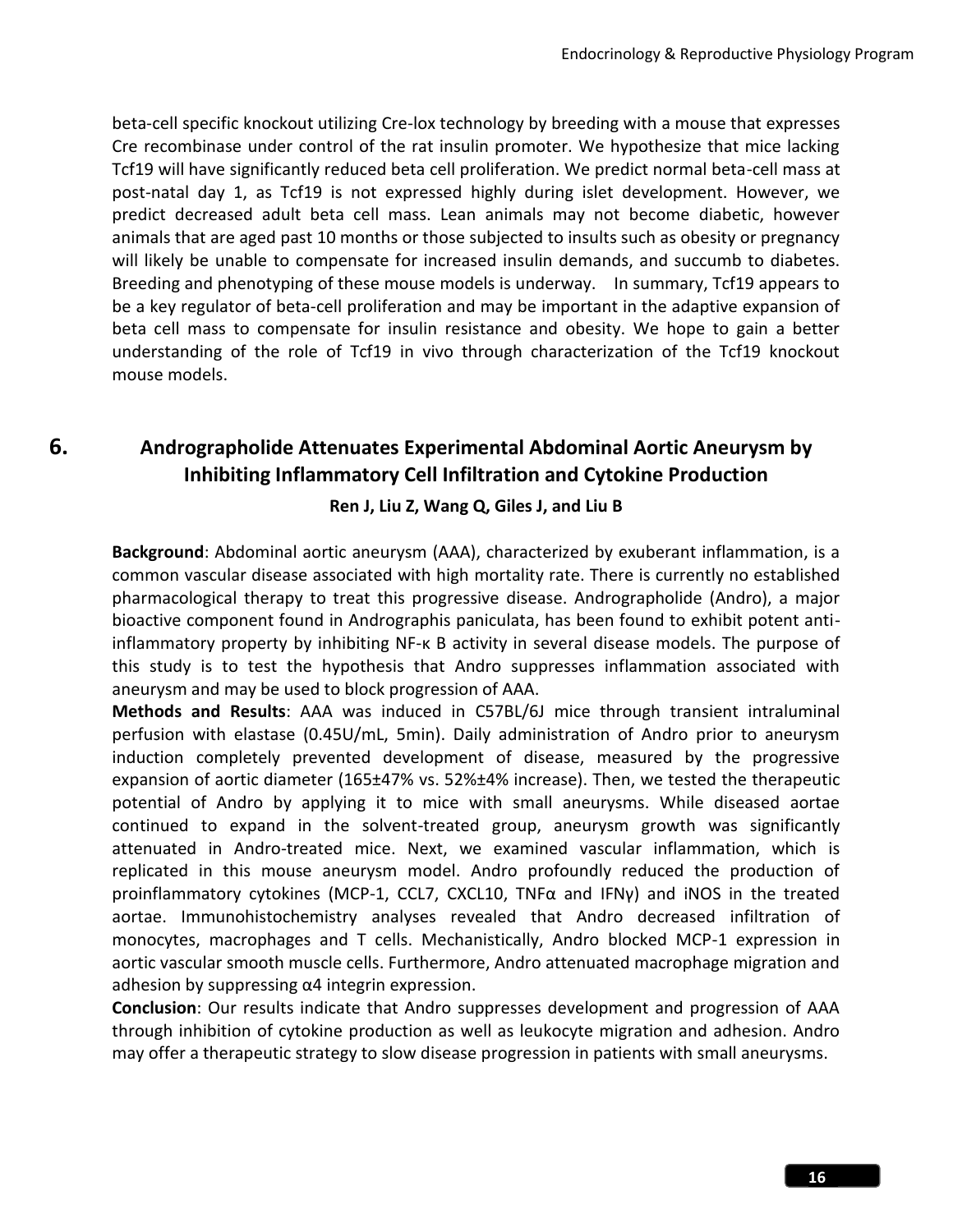### **7. An Endogenous Aryl Hydrocarbon Receptor Ligand Inhibits Proliferation of Human Fetoplacental Endothelial Cells**

#### **Li Y, Wang K, Zou QY, and Zheng J**

Aryl hydrocarbon receptor (AhR), a ligand-dependent transcription factor, is a classic receptor of 2,3,7,8-Tetrachlorodibenzo-p-dioxin (TCDD). It is well established that perinatal exposure of TCDD increases fetal and neonatal mortality and decreases litter sizes, which in part could be via suppressing the placental vascular remodeling. However, AhR knockout in mice also leads to similar adverse phenotypes in the fetus and newborn as TCDD does, indicating a critical role of AhR in fetal and neonatal growth and development. We have reported the expression of AhR in human fetal tissues and in human placental endothelial cells. To examine the physiological roles of AhR in fetoplacental vasculature, we determined the effects of 2-(1'H-indole-3' carbonyl)-thiazole-4-carboxylic acid methyl ester (ITE, a non-toxic, endogenous AhR ligand which is likely derived from tryptophan and cysteine via the condensation reaction) on placental endothelial proliferation and migration in vitro using human umbilical cord vein (HUVE) & artery (HUAE) cells as cell models. Methods: Cell proliferation and migration were assayed. Cell cycle progression was analyzed by flow cytometry. Western blotting was used to quantify changes in AhR levels. Real-Time PCR was used to determine mRNA expression of CYP1A1, CYP1B1. Results: ITE at 1  $\mu$ M and TCDD (serves as a control) at 10 nM inhibited (p < 0.05) HUAE & HUVE cell proliferation by  $\sim$  30% on Day 6 without affecting the cell cycle progression. ITE and TCDD inhibited ( $p < 0.05$ ) HUAE cell migration by  $\sim$  40% and 30%, respectively, whereas did not affect HUVE cell migration. ITE and TCDD rapidly decreased (p < 0.05) AhR protein levels; while increased (p < 0.05) CYP1A1 and CYP1B1 mRNA levels in HUVE & HUVAE cells, indicating activations of AhR. Conclusions: These data indicate that ITE and TCDD inhibit HUVE & HUAE cell proliferation and while they suppress only HUAE, but not HUVE cell migration, implying differential angiogenic regulation of ITE and TCDD in HUVE & HUAE cells. Thus, upon activation by its endogenous ligands, AhR may suppress placental endothelial growth, preventing abnormal angiogenesis in placentas.

### **8. The Role of FGF and HSPG Signaling in the Establishment of the Fetal-Umbilical Vascular Connection**

#### **Rodriguez A, Jin D, Mikedis M, and Downs KM**

Absence or improper alignment of communication between the three major circulatory systems during development can lead to a number of birth defects and early pregnancy loss. Despite its importance, little is known about how communication between the fetal, umbilical and yolk sac arteries is established and regulated. In the mouse, the pre-eminent model system of mammalian development, these arterial blood vessels are initially connected within the fetalumbilical interface through the Vessel of Confluence (VOC). The VOC is a blood vessel that appears to arise uniquely and independently from the arterial blood vessels at their fusion site, becoming visible at the precise embryonic stage of 4-somite pairs (~Embryonic day (E) 8.25); the VOC then enlarges, extending towards and connecting with the fetal dorsal aortae,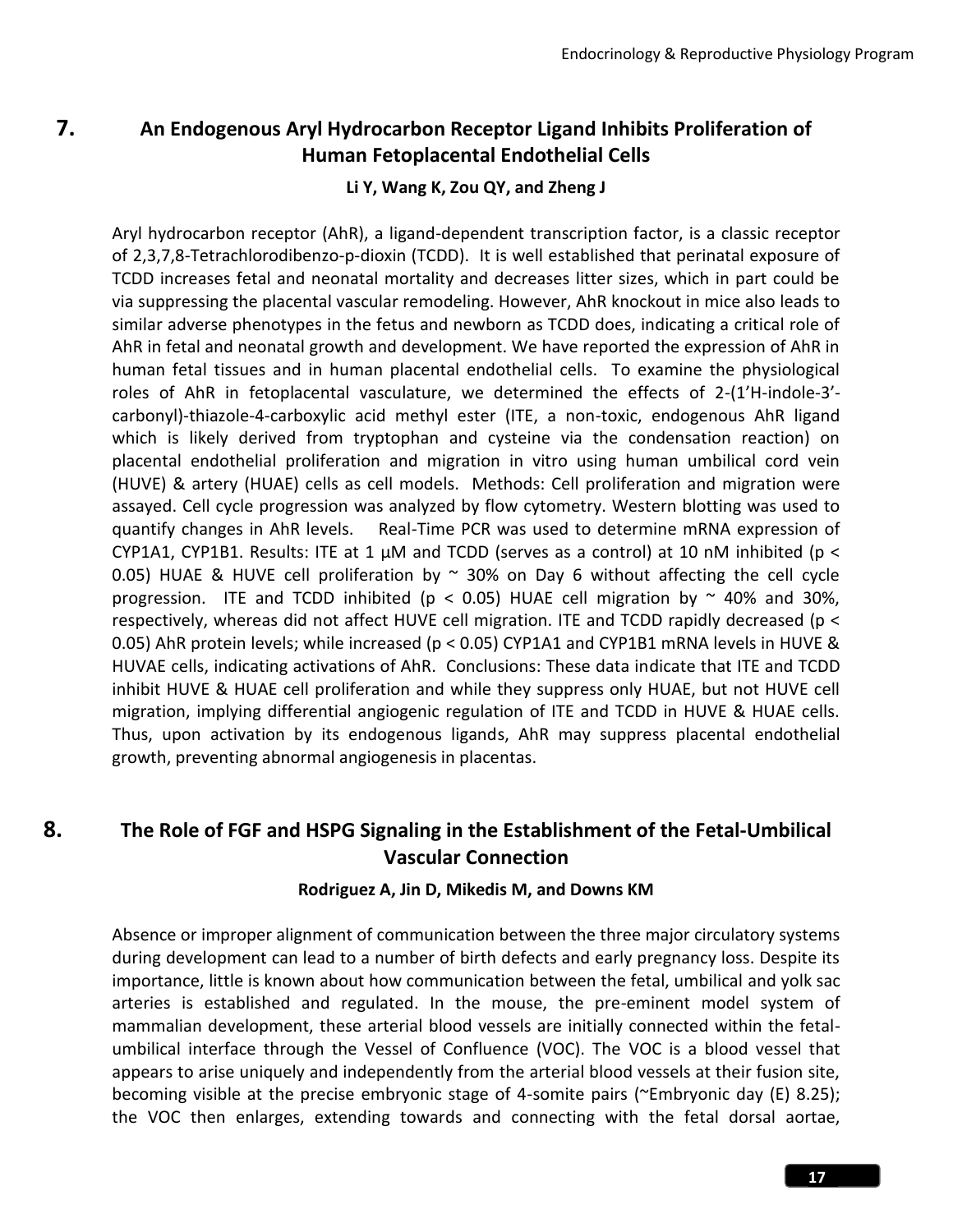umbilical artery and omphalomeseneteric "yolk sac" artery by 6-somite pairs (~E8.5) to establish a communication link between the three major circulatory systems. In this study, we discovered a novel role for Fibroblast Growth Factor (FGF) and Heparan Sulfate Proteoglycan (HSPG) signaling in establishing the fetal-umbilical-yolk sac arterial connection. Through a combination of whole embryo culture, pharmacological inhibition, immunohistochemistry, and 3-D analysis, we demonstrate that early attenuation of either FGF or HSPG signaling in living mouse embryos leads to a disruption in VOC development. Embryos were continuously exposed to PD173074, a potent non-toxic Fibroblast Growth Factor receptor (FGFR) inhibitor, or Chlorate, an inhibitor of HSPG sulfation, in a whole embryo culture system from early presomite stages through 6-somite pairs (~E7.25-E8.5) after which the inhibited embryos and untreated controls were assessed for the extent of arterial fusion at the VOC site. Although HSPGs interact with multiple signaling pathways that are involved in vascularization, including FGFs, application of these inhibitors beyond the presomite stages (~E7.25-E8.0) did not affect VOC formation. Rather, the FGF- and HSPG-sensitive developmental time window was 24 hours prior to the establishment of the fetal-umbilical-yolk sac arterial connection and 12 hours prior to the VOC's overt presence. These results provide new insight into the molecular mechanisms involved in the regulation of vasculogenesis as a whole and the fetal-maternal vascular connection, in particular.

### **9. Interaction Between Kisspeptin and Neurokinin B Neurons in Pubertal Female Rhesus Monkeys**

#### **Garcia JP, Guerriero KA, Keen KL, Kenealy BP, Kurian JR, and Terasawa E**

The KNDy network formed by kisspeptin, neurokinin B (NKB) and dynorphin neurons in the arcuate nucleus (ARC) has been implicated for the mechanism of GnRH pulse-generation in non-primate species. However, the role of KNDy neurons in the ARC in non-human primates is unclear. In this study, we investigated the interaction between kisspeptin and NKB neurons in pubertal female rhesus monkeys using microdialysis. We infused the kisspeptin agonist (KP-10) or antagonist (peptide 234) and the NKB agonist (senktide) or antagonist (SB222200) into the stalk-median eminence (S-ME), while dialysates were continuously collected at 20-min intervals. Agonists were infused for 20 min and antagonists were infused for 60 min (starting 40 min before and through agonist infusion). GnRH and kisspeptin levels in dialysates were measured by RIA. In Experiment 1, we found that senktide significantly stimulated both GnRH and kisspeptin release in a dose responsive manor. This suggests that NKB stimulates GnRH release directly or indirectly though kisspeptin neurons, as KP-10 stimulates GnRH release in pubertal female monkeys (Guerriero et al., 2012, PMID:22166978). To assess whether NKB signals to GnRH neurons are mediated by kisspeptin neurons or kisspeptin signals are mediated by NKB neurons, we next examined the effects of peptide 234 on senktide-induced GnRH release (Experiment 2) and the effects of SB222200 on KP-10-induced GnRH release (Experiment 3). The results indicated that peptide 234 blocked senktide-induced GnRH release. Surprisingly, SB222200 also blocked KP-10-induced GnRH release. In experiments 2 and 3, we were not able to assess kisspeptin release, as both peptide 234 and KP-10 interfere with the kisspeptin RIA. These results suggest that there is a reciprocal relationship between kisspeptin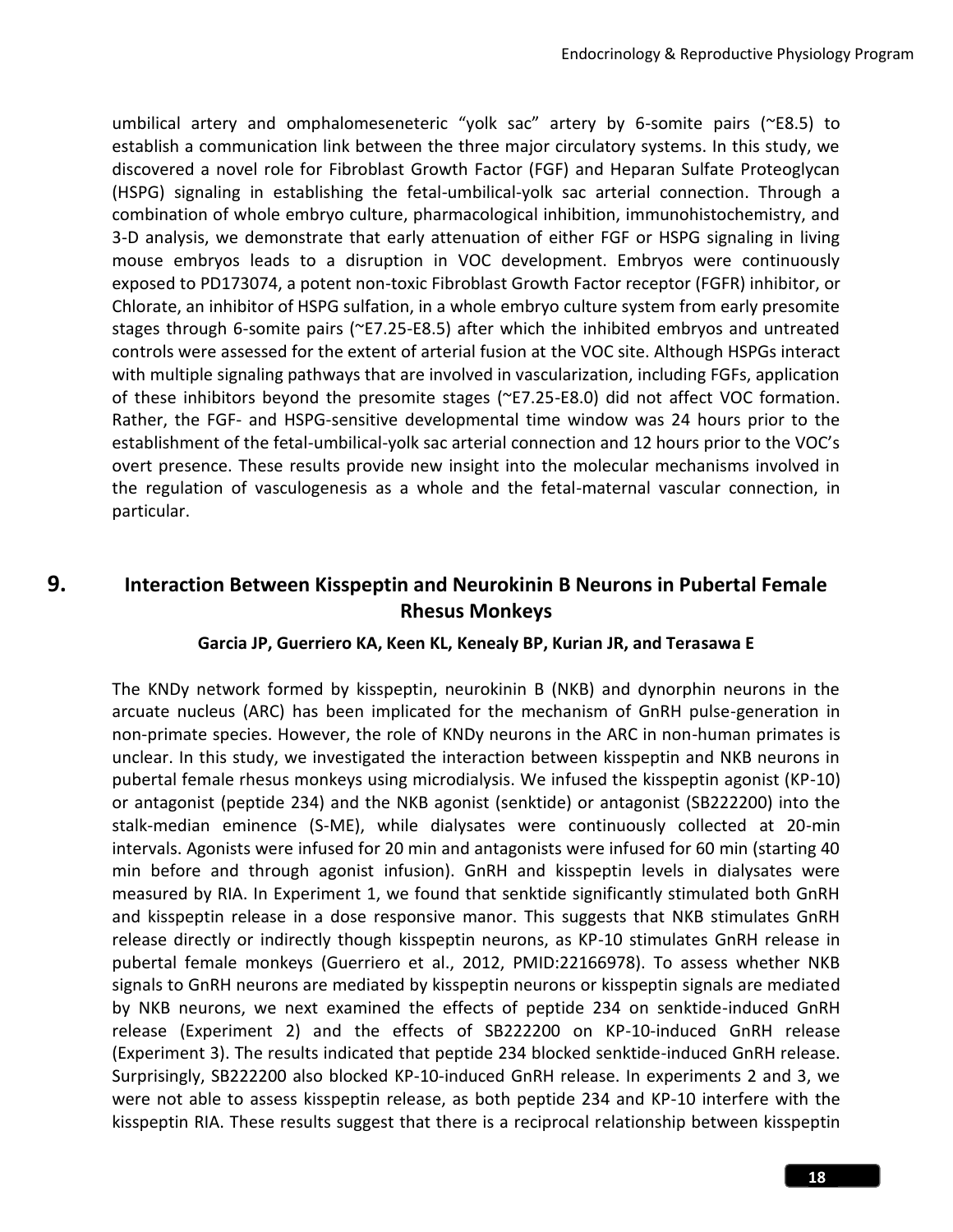and NKB signaling, both of which ultimately result in GnRH release. Considering a recent report in humans showing that there is a low degree of overlap between kisspeptin and NKB expressing neurons in the ARC (Hrabovszky et al., 2012, PMID:22903610), we speculate that there is considerable interaction between NKB, kisspeptin and GnRH neuroterminals in the S-ME. The role of dynorphin in this network remains to be investigated. (Support: *NIH grants R01 HD15433 & R01 HD11355 (ET), R25 GM83252 (JPG), OD011106/RR00061 (WNPRC))*

# **10. Phosphodiesterase Inhibitors Specific for cAMP and cGMP Differentially Modulate Stimulatory Phosphorylation State of Cx43 and eNOS in Uterine Artery Endothelial Cells during Gestation**

#### **Ampey BC, Lopez GE, Bird IM, and Magness RR**

**Introduction:** Normal gestation is a state of substantial uterine artery endothelial (UAendo) derived vasodilatation. PGI2 and NO, respectively modulate UA production of cAMP and cGMP. Enhanced vasodilator production during pregnancy is dependent upon uterine artery endothelial cells (P-UAECs) cell-cell communication via Gap junctions (GJ). Recently we showed in P-UAECs, that both cAMP and cGMP augment GJ function/assembly associated with the phosphorylation of PKA dependent Cx43 Ser365 as well as endothelial nitric oxide synthase (eNOS) Ser635. **Hypothesis:** We hypothesized that in response to ATP stimulation which increases PGI2 and NO production, phosphodiesterase (PDE) inhibitors specific to cAMP and cGMP will differentially modulate phosphorylation the stimulatory phosphorylation state of Cx43 and eNOS. **Methods:** P-UAECs from pregnant sheep were pretreated with either 1umol/L Isogladine maleate (PDE4 inhibitor) or 100nmol/L Sildenafil (PDE5 inhibitor) followed by treatment with vehicle, ATP (100 umol/L) or Forskolin (100umol/L; a positive control for cAMP production). The production of cAMP and cGMP were determined by Enzyme-linked immunosorbent assay (ELISA) and the phosphorylated state Cx43 and eNOS phosphorylation were evaluated by Western Immunoblotting. **Results:** In the absence or presence PDE4 and PDE5 inhibitor, ATP increased P-UAEC cAMP and cGMP (P<0.01). Specificity was shown since Forskolin substantially elevated cAMP (P<0.01), but not cGMP. ATP and Forskolin both elevated the PKA dependent stimulatory phosphorylation site of Cx43, but this was only augmented in the presence of the PDE4 (P<0.05) not PDE5 inhibitor. By contrast weak stimulatory site phosphorylation of eNOS was seen to both ATP and Forskolin alone, but the ATP response was greatly augmented in the presence of PDE5 inhibitor (P<0.01). **Conclusions:** Stimulatory responses to the physiologic agonist ATP are differentially altered by endogenous PDEs specific to cAMP and cGMP via modulation of the stimulatory phosphorylation state of Cx43 and eNOS. Thus increased pregnancy-enhanced GJ communication between cells is mediated by cAMP and cGMP in response to endogenous ATP to enhance vasodilation. NIH GM083252, HL49210, HD38843, HL87144, R25GM083252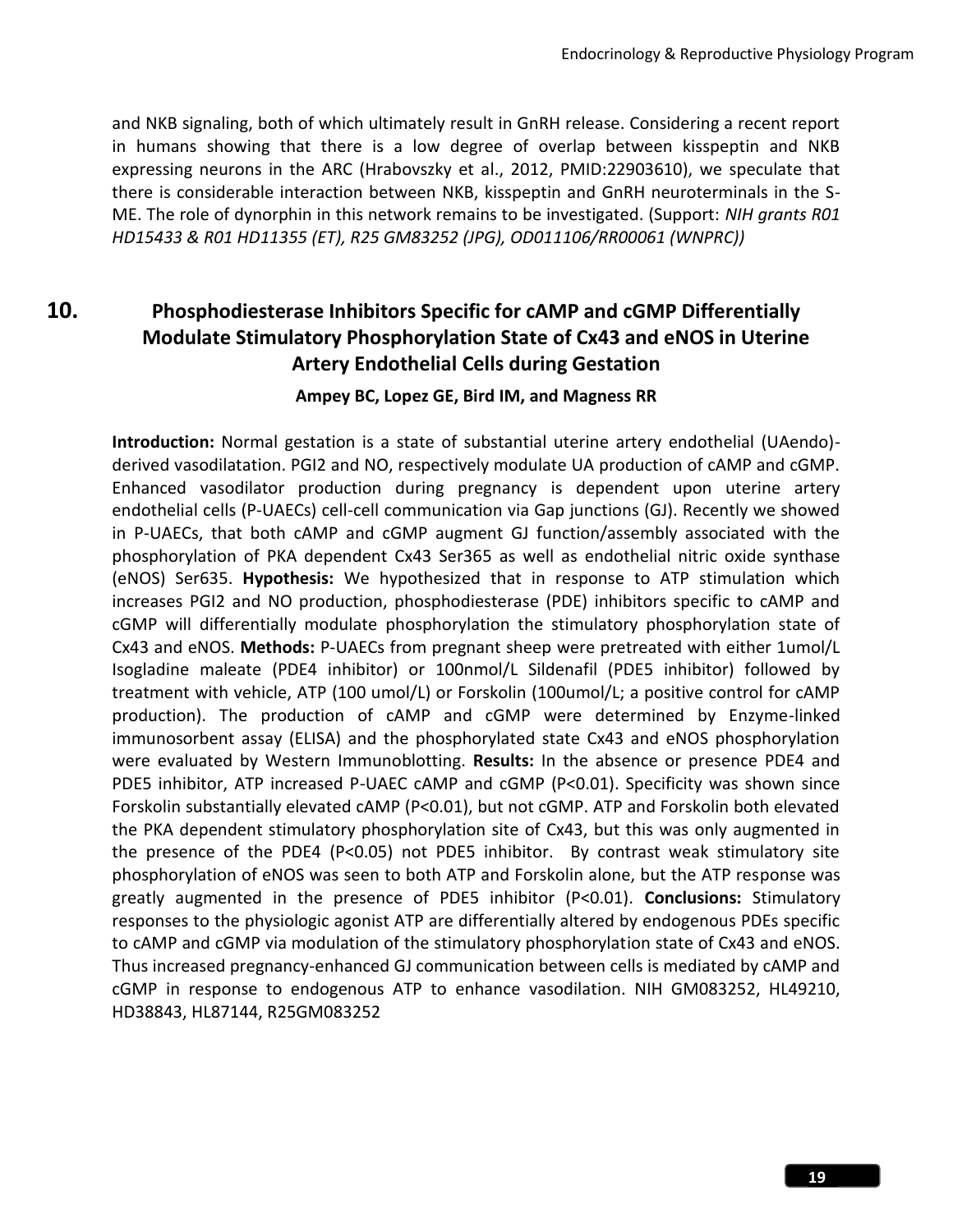# **11. Ovine Uterine Artery Endothelial Cell ER-α, ER-β, and GPR30 Expression During the Luteal Phase, Follicular Phase, and Pregnancy**

#### **Villalon Landeros R, Jobe SO, Pastore MB, and Magness RR**

The follicular phase of the ovarian cycle and pregnancy are physiologic states of high circulating estrogen levels. Uterine perfusion during these physiologic states is partly regulated by uterine endothelial Nitric Oxide Synthase (eNOS) which is elevated by exogenous and endogenous circulating estrogen via an estrogen receptor (ER)-mediated mechanism. We have previously shown that in vivo uterine artery endothelium (UAendo) ER-α and/or ER-β expression levels are elevated during the follicular phase and pregnancy compared to the luteal phase. It is unclear however if during these physiologic states ER-α and/or ER-β maintain similar patterns of expression in cultured and passaged UAECs. We hypothesize that as seen in vivo, in the follicular phase and pregnancy states ER-α and ER-β will remain elevated in UAECs in vitro and maintained in culture. UAECs were isolated from uterine arteries were collected from luteal and follicular phase nonpregnant and third trimester (days 120-130) pregnant sheep. During passage 4 proteins were isolated and analyzed via western for ER-α and ER-β. We also evaluated if the non-classical ER, GPR30 is present in UAECs and if its expression is regulated by the ovarian cycle and pregnancy. Furthermore, GPR30 effects on the phosphorylation state of eNOS were tested in UAECs from pregnant sheep by treating with G1 (2nM-1uM) a GPR30 agonist. In passage 4 UAECs, compared to the luteal phase, the levels of ER-α and/or ER-β were unaltered by the follicular phase or pregnancy demonstrating the loss of the expression patterns seen in vivo. GPR30 protein in UAECs was detected by western analysis and as seen with the classic ERs, it appeared to be unaltered by physiologic state. At all concentrations studied, the GRP30 agonist G1 did not increase stimulatory phosphorylation of eNOS at Ser 635; however, it decreased the inhibitory Thr 495 phosphorylation site. In contrast to our hypothesis, neither ER-α, ER-β nor GPR30 were substantially altered during the follicular phase and pregnancy, compared to the luteal phase. In addition, stimulation of GPR30 with G1 changed the eNOS phosphorylation activation state suggesting additional eNOS regulation via a novel ER-independent mechanism to increase NO production. *NIH HL49210, HD38843, HL87144, R25GM083252, 5T32HD041921.* 

# **12. Aromatase Inhibition Elevates Post-Ovariectomy Gonadotropin Levels in Female Marmoset Monkeys Revealing a Non-Ovarian Source of Negative Feedback**

#### **Kraynak M, Flowers MT, and Shapiro RA**

Non-ovarian estradiol, synthesized within neurons of the hypothalamus, regulates episodic release of GnRH in primates [1]. In order to test whether such non-ovarian estradiol contributes to negative feedback regulation of gonadotropin, nine adult (>2 years) female marmosets (Callithrix jacchus), with regular ovarian cycles and housed with a testis-intact male pairmate, were ovariectomized (OVX) during the early-to-mid follicular phase and subjected to aromatase inhibition or control vehicle treatment. Daily oral letrozole (LET, 1 mg/kg; n=6) or vehicle (Ensure ®; 1 ml/kg; n=3) treatment commenced the morning after OVX on study day 1. Plasma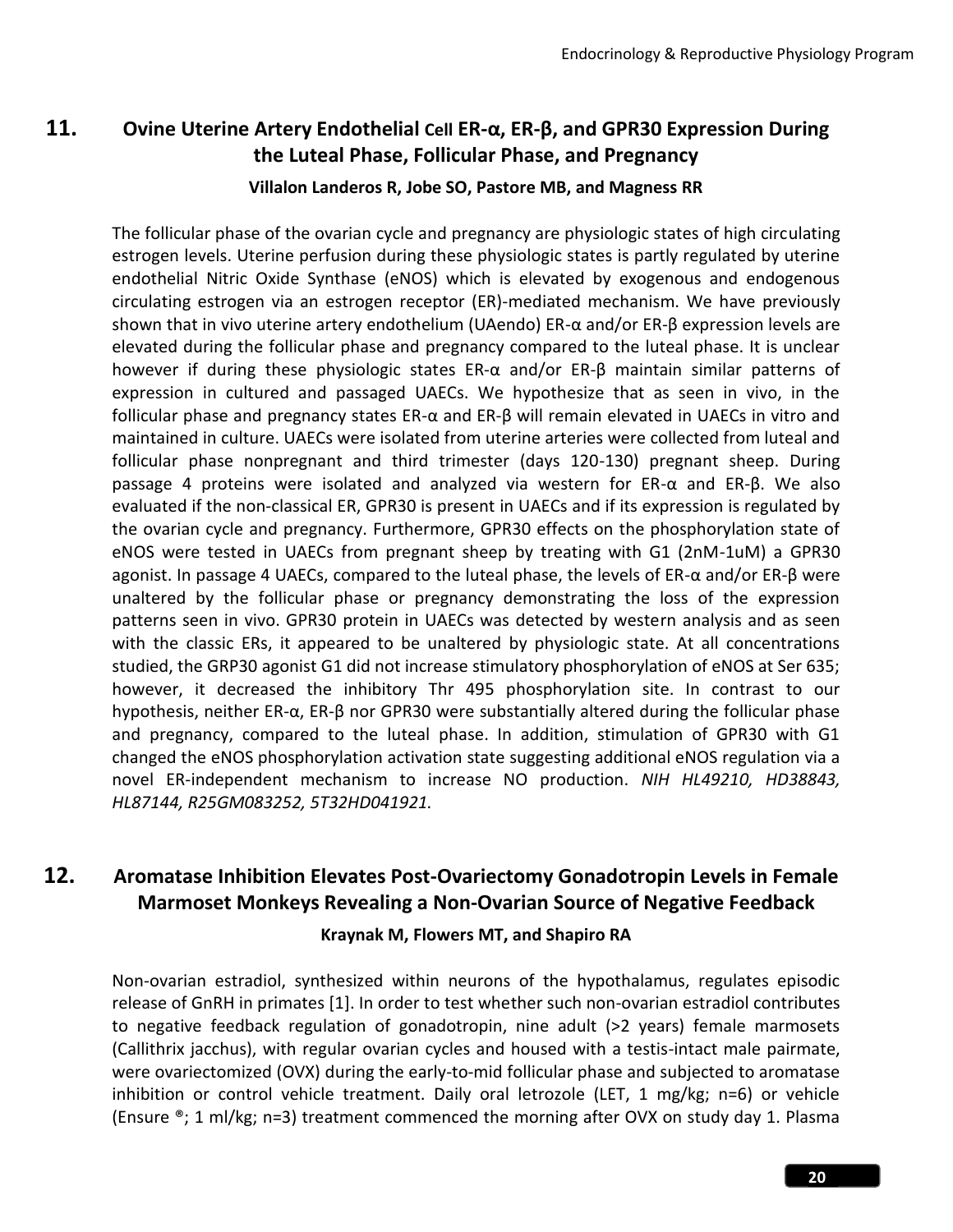chorionic gonadotropin (CG; marmoset pituitary gonadotrope equivalent of LH) and steroid hormone levels were determined by validated RIA and LC-MS/MS assays, respectively. Ten days following OVX, circulating CG levels in the vehicle control group (C) reached maximal post-OVX values. Plasma CG levels in LET females were comparable to those in C females during this initial post-OVX period. Between 11-30 days following OVX, however, plasma CG levels in LET females exhibited an additional increase above controls (area-under-the-curve CG levels: LET, 172±23; C, 93±32 ng/mL\*20 days; mean±SEM; p<0.044). Intravenous injection of 1 μg GnRH following 30 days of treatment with either LET or vehicle induced comparable elevations of pituitary CG release in both female groups. Plasma estradiol levels in long-term (≥ 2 months) LET OVX females (4 $\pm$ 3 pg/mL) were lower (p<0.031) than in comparable OVX controls (10 $\pm$ 2 pg/mL). These results suggest that non-ovarian estradiol in adult female marmoset monkeys contributes additional negative feedback regulation of pituitary CG release beyond that provided by ovarian hormones. The absence of differential pituitary CG responses to exogenous GnRH in LET and C females implicates a hypothalamic component in non-ovarian estradiol regulation of gonadotropin secretion. Neuroestradiol may thus exert subtle regulatory control over ovarian function, an influence that may extend to Old World primates, including humans.

# **13. Discordant Maternal Effect on the Dehydroepiandrosterone to Cortisol Ratio with Mid versus Late Gestation Initiation of 17-hydroxy-progesterone-caproate in Rhesus Macaques**

#### **Mandel DC, Kraynak M, Edwards A, Lewis K, Shah DM, Bird IM, and Abbott DA**

**Introduction**: Parturition is triggered following an integrated process of hormonal signaling between mother, placenta, and fetus. Preterm parturition causes significant morbidity and mortality. 17OHPc is the only FDA-approved, primary preventative strategy against recurrent preterm parturition, yet its mechanism of action is unclear. Since 17OHPc is structurally similar to endogenous 17OHP, we hypothesized that either 17OHPc is metabolized to 17OHP in vivo with direct conversion to cortisol, or through adrenal enzyme inhibition could alter HPA axis feedback to reduce cortisol-CRH drive of the placental parturition clock. **Methods**: Rhesus monkeys demonstrate human-comparable fetal adrenal development, and adult adrenal and placental steroidogenic function. Pregnant rhesus monkeys, in mid (day 66-80) or late (day 99- 116) gestation (term:165 days), received 17OHPc or vehicle at human dose/frequency equivalent across a 14-day period (5-7/group). Daily blood collection (0600h-0900h), dexamethasone suppression/ACTH stimulation test on study day 13, and follow-up assessment around study day 27, permitted LC-MS/MS quantification of 17OHPc and circulating steroids in selected plasma samples. Product/Substrate ratios were calculated to represent relative activity for adrenal pathway enzymes. Area under the curve (AUC) was determined for individual steroids, and product/substrate ratios for all study phases. **Results**: 17OHPc became detectable within 15 min after first administration, remaining detectable on follow-up. Enzyme activity analysis revealed normal physiologic increase in DHEA/cortisol from mid to late gestation with vehicle. Discordant effect was noted by gestation group in drug vs. vehicle at baseline and with adrenal stimulation. Increased relative activity for CYP21 was observed in late gestation drug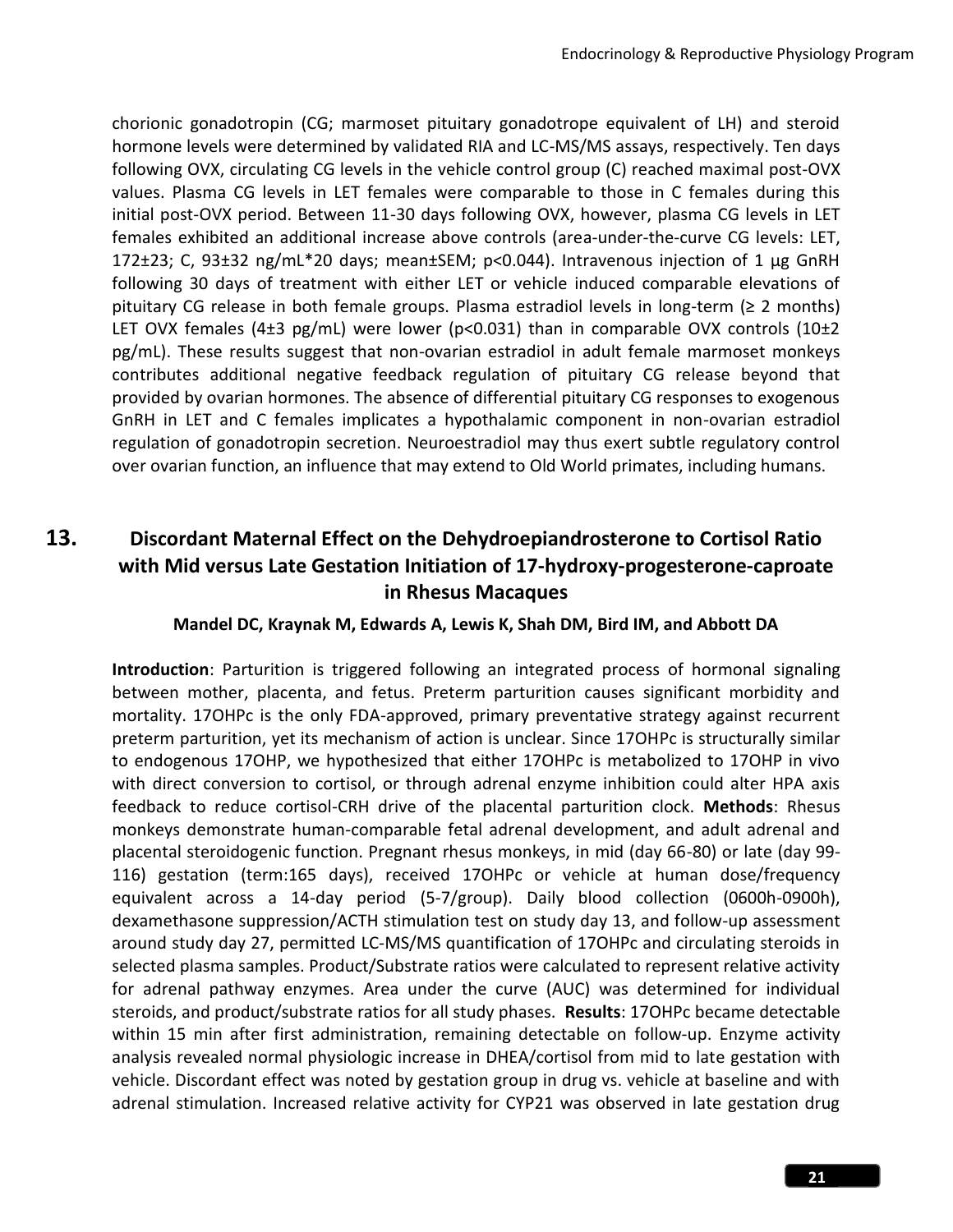animals with adrenal stimulation. No changes occurred for individual steroids except for intermittent decrease in 17OHP in drug groups. **Conclusion**: 17OHPc subtly alters adrenal steroidogenesis, increasing DHEA/cortisol in mid/decreasing it in late gestation. This favors the delta-5 pathway through CYP17, possibly working through product inhibition of CYP21. Relative reduction of cortisol drive could prevent premature cortisol activation of placental CRH and its induction of contraction activated proteins, stimulation of prostaglandins, sensitization to oxytocin and initiation of premature parturition. Data suggests drug initiation in late gestation may inadvertently drive the placental parturition clock, favoring onset of parturition.

# **14. Activation of eNOS Phosphorylation State and NOx production via ER-α and ERβ in Uterine Artery Endothelial Cells**

#### **Pastore MB, Conley M, Talwar S, and Magness RR**

Uterine endothelial nitric oxide (NO) production is partly responsible for the maintenance of vasodilatation during physiologic states of high circulating estrogen levels such as pregnancy. A small pool (3-5%) of estrogen receptors (ER-α and/or ER-β) localized to the plasma membrane of endothelial cells are responsible for nongenomic vasodilatory responses. Additionally, endothelial Nitric Oxidize Synthase (eNOS) has several phosphorylation sites that correlate to its activity state and NO production. However, it is unknown if eNOS regulation is dependent on ER-α and/or ER-β. We hypothesize that ER-α and ER-β are capable of altering eNOS phosphorylation patterns and increase NO production. UAECs cells were treated with 1) vehicle or increasing concentrations of E2β (0.1-100nM); 2) vehicle or E2β (10nM) for 0, 5, 15 and 30 minutes; 3) pre-treated with the nonspecific ER inhibitor, ICI 182, 780 and then challenged with 10nM E2β. The changes in eNOS stimulatory phosphorylation site Ser635 and Ser1177 vs. inhibitory site Thr495 were evaluated via Western blot. 4) UAECs were treated with E2β, ATP, ER-α (PPT) and ER-β (DPN) specific agonist and analyzed for total NOx production. Increasing estradiol-17β concentrations directly increased stimulatory phosphorylations Ser635 and Ser1177 with a concurrent decreased in inhibitory Thr495 phosphorylation in eNOS. The increased in phosphorylation at Ser635 was completely blocked by ICI 182,780 pre-treatment. Surprisingly, E2β and all ICI 182,780 concentrations used decreased the inhibitory phosphorylation at Thr495. These data suggest the existence of an  $ER-\alpha/B$ -independent eNOS regulation. Phosphorylation at Ser635 and Ser1177 were significantly increased after 5, 10 and 15 minutes of E2β treatment; while the inhibitory phosphorylation Thr495 was significantly reduced at 30 minutes. Lastly, the E2β, ATP, PPT and DPN treatments increase total NOx production starting at 10 minutes and continuing up to 30 minutes. These data support the hypothesis that 1) E2β mediates changes in eNOS multi-site phosphorylation state in a dose and time-dependent manner, 2) E2β-induced eNOS activation via its phosphorylation state; however the inhibitory phosphorylation seemed to occur through an ER-independent mechanism, lastly 3) nitric oxide production is shown to increase via the activation of either ERα or ER-β.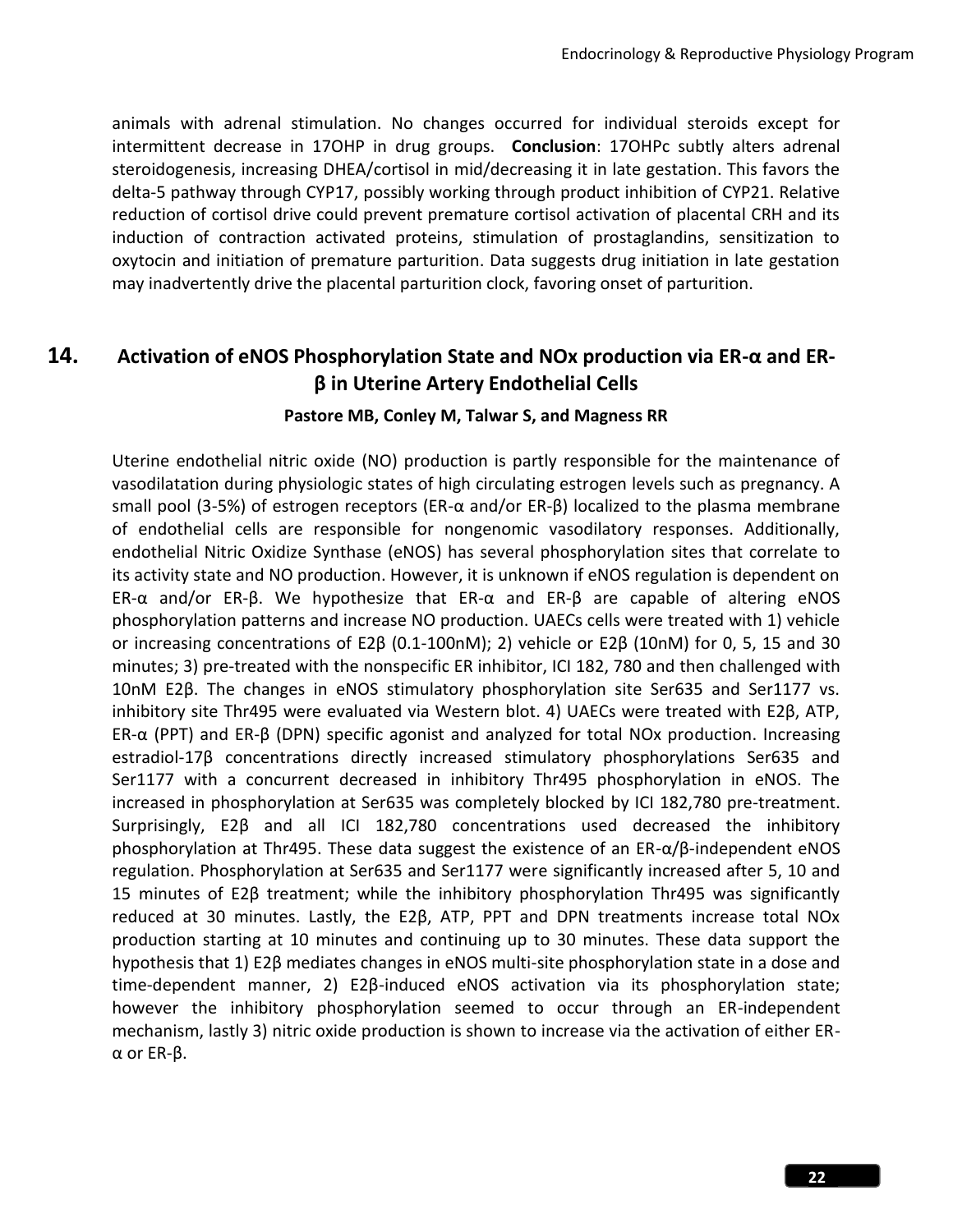# **15. IL6 and IL8 Differentially Regulate Human Endothelial Functions Zou QY, Zhao YJ, Li Y, Chen DB, Zheng J**

**Background**: Preeclampsia (PE) is a multi-organ syndrome that contributes greatly to neonatal mortality and maternal health without a definite cause. However, PE is associated with increased production of cytokines interleukin 6 (IL6) and 8 (IL8) and decreased production of vasodilator nitric oxide (NO) in placenta. It is known that IL6 and IL8 are potent regulators of vasculogenesis and angiogenesis. Nevertheless, it is unclear if IL6 and IL8 regulate expression and activation of fetoplacental endothelial NO synthase (eNOS), which is a major NOS isoform responsive for NO production in placenta. **Hypothesis**: IL6 and IL8 play important roles in regulating cell viability and migration as well as eNOS expression and phosphorylation in fetoplacental endothelial cells during pregnancy. **Methods**: Viability and death of human umbilical cord vein endothelial (HUVE) cells after serum starvation were determined using positive staining of acetomethoxy derivate of calcein (calcein AM) and ethidium homodimer-1 (EthD-1) as indexes, respectively. HUVE cell migration was evaluated using the BD FluoroBlok Trans-wells system. Expression and phosphorylation of eNOS were evaluated using Western blotting. **Results**: IL6 and IL8 did not affect HUVE cell viability and death. As compared to the control, IL6 increased HUVE cell migration by  $\sim$  30%, while IL-8 slightly decreased it by  $\sim$  10%. We also observed that while IL6 had no effect on the phospho-eNOS (Thr495) (indicative of eNOS inactivation) and phospho-eNOS (Ser1177) (indicative activation), IL-8 time-dependently increased the levels of phospho-eNOS (Thr495) (~2.2 folds), but not phospho-eNOS (Ser1177). **Conclusion**: IL6 and IL8 differentially regulate migration and eNOS activation in fetoplacental endothelium cells. IL8-induced increases in phospho-eNOS (Thr495) may inhibit eNOS activation, possibly partially contributing to the decreased fetoplacental perfusion in PE. (Supported by *NIH PO1 HD38843*)

# **16. Estrogen Increases the Ratio of Stat5a to Stat5b in Mammary Epithelia,which Influences the Outcome of Prolactin Signaling**

#### **Jallow F, Rugowski DE, and Schuler LA**

Epidemiologic studies have linked prolactin (PRL) to the promotion and progression of breast cancer. PRL signaling is known to activate signal transducers and activators of transcription 5 a/b (Stat5a/b). Although Stat5a/b are highly homologous proteins, they have been shown to regulate different genes. Stat5a mediates most of the physiologic actions of PRL in the mammary gland and is considered a positive prognostic factor in breast cancer, while Stat5b induced migration and invasion of aggressive breast cancer cell lines in vitro. We recently reported that inhibition of estrogen receptor (ER) signaling using ICI 182,780 (ICI) significantly increased Stat5b and reduced Stat5a expression and nuclear protein in mammary tumors of NRL-PRL/TGFα female mice. Previous studies indicate that estrogen elevates Stat5a levels in pubertal female mice. These data suggest that estrogen alters the balance between Stat5a and Stat5b. We hypothesize that estrogen increases the ratio of Stat5a:Stat5b in mammary epithelia, which influences the outcome of PRL signaling. To test this hypothesis, we are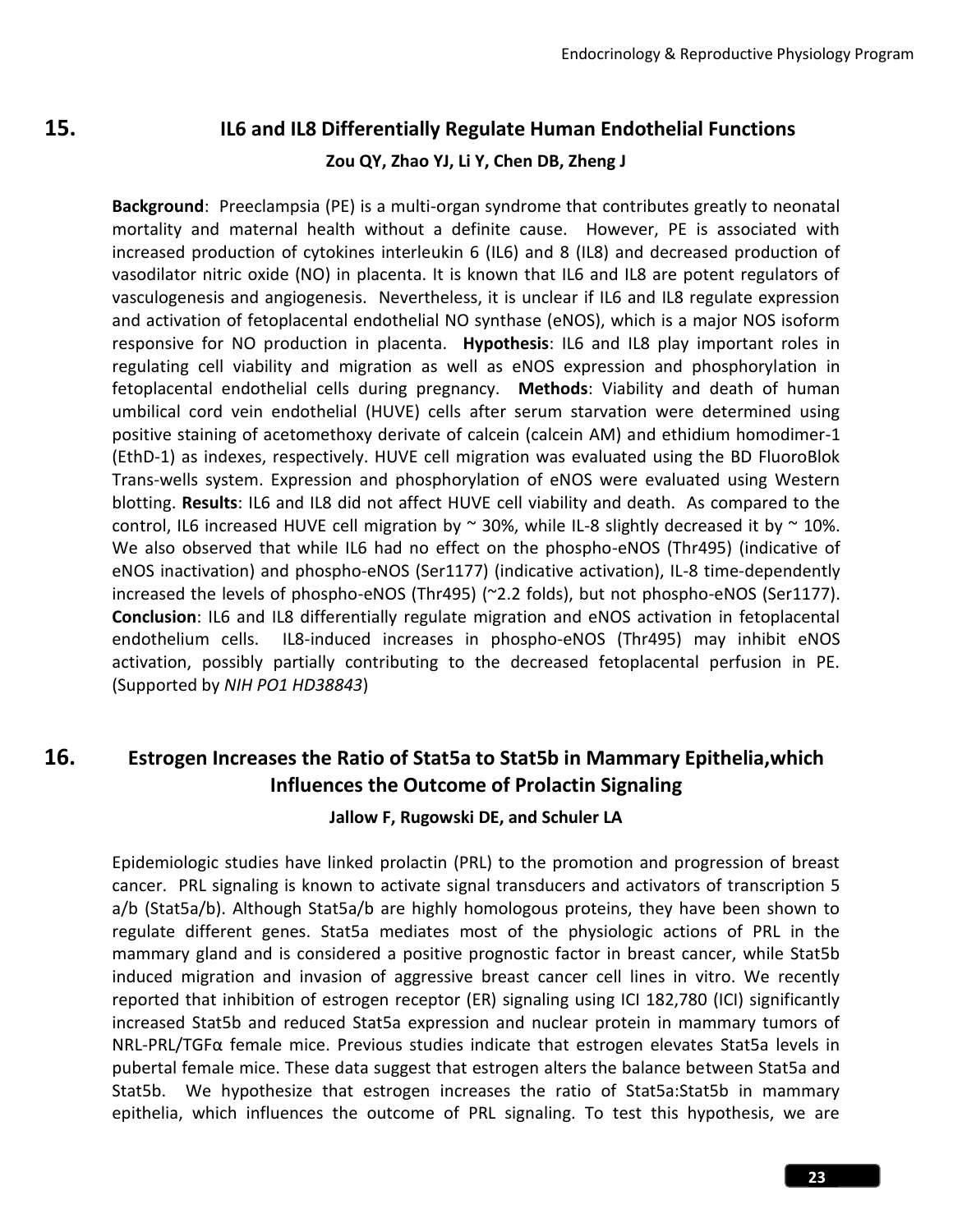utilizing both a normal mouse mammary epithelial cell line (HC11) and a mouse mammary tumor cell line (TC11) generated from a NRL-PRL carcinoma. We show that the Stat5a:Stat5b ratio was significantly higher in differentiated HC11 compared to TC11 cells. The latter showed a significantly higher ratio of Stat5b to Stat5a. Treatment with 17β-estradiol significantly increased Stat5a protein levels, while ICI treatment significantly increased Stat5b protein levels in both cell lines. 17β-estradiol increased β1 integrin transcripts, while decreasing α6 integrin transcripts in both cell lines. 17β-estradiol also significantly increased E-Cadherin transcripts, while ICI significantly decreased its levels in HC11 cells. E-cadherin was undetectable in the TC11 cell line. Parathyroid hormone-like hormone (Pthlh), a marker of invasion in breast cancer, was significantly increased by ICI in both HC11 and TC11 cell lines. Our results indicate that 17βestradiol increases Stat5a in both normal and tumor mammary epithelia, which in turn leads to more differentiated and less invasive phenotype, while ICI increases Stat5b leading to a more aggressive phenotype. It is therefore essential to evaluate how Stat5a/b are regulated in the mammary gland to further elucidate the role of PRL in breast cancer progression.

# **17. Identification of Gene-Gene Interactions in the Steroid Metabolic Pathway That Predict Circulating Sex Hormone Concentrations**

#### **Hayashi K, Gonzales TK, Meethal SV and Atwood CS**

The focus of our studies has centered on pathways that regulate steroidogenesis, since it is postulated that the endocrine dyscrasia associated with menopause, and andropause in men, is central to senescent changes leading to age-related diseases. Indeed, the incidence of a range of age-related diseases in both genders is elevated in those with lower circulating concentrations of sex steroids. Therefore, identifying the underlying genetic factors that regulate basal circulating sex steroid concentrations is of scientific, prognostic and diagnostic importance. To address which genetic factors regulate basal circulating sex steroid concentrations, we obtained 132 matched serum and DNA samples from age-matched women  $(n = 64; a$ ge = 76.6 ± 7.04) and men  $(n = 68; a$ ge = 76.6 ± 7.04). These samples were analyzed for 17beta-estradiol (E2) and FSH concentrations and 115 single nucleotide polymorphisms in genes that regulate sex steroid synthesis, catabolism, inactivation and elimination. Our data indicate a wide variation in the concentration of circulating sex steroids, including E2, in both post-menopausal women (range: 12-42 pg/mL) and age-matched men (range: 12-70 pg/mL). Moreover, age-matched males had significantly higher circulating concentrations of E2 than post-menopausal females (mean =  $37.9 \pm 12.1$  pg/mL vs.  $21.7 \pm 8.4$  pg/mL; p<0.0001). Recursive partitioning analyses of these results stratified by splitting the sample into either high or low circulating E2 revealed that males ( $n = 33$  high, 35 low) containing 1 or 2 T alleles in an FSHR exonic polymorphism (rs6165) and who also were T allele homozygous in an HSD17B1 intronic polymorphism (rs12602084) had lower circulating E2 concentrations 100% of the time (n = 11). Importantly, these results makes biological sense since a change in FSHR signaling induced by this missense mutation (Ala to Thr, position 281) and the intronic-induced changes in 17beta-HSD expression, which converts E1 into E2, would be anticipated to modulate E2 concentration. In females ( $n = 32$  high, 32 low), those heterozygous ( $G/C$ ) for an intronic SNP in LHR (rs4073366) were 82% likely to have lower circulating E2 concentrations. These results support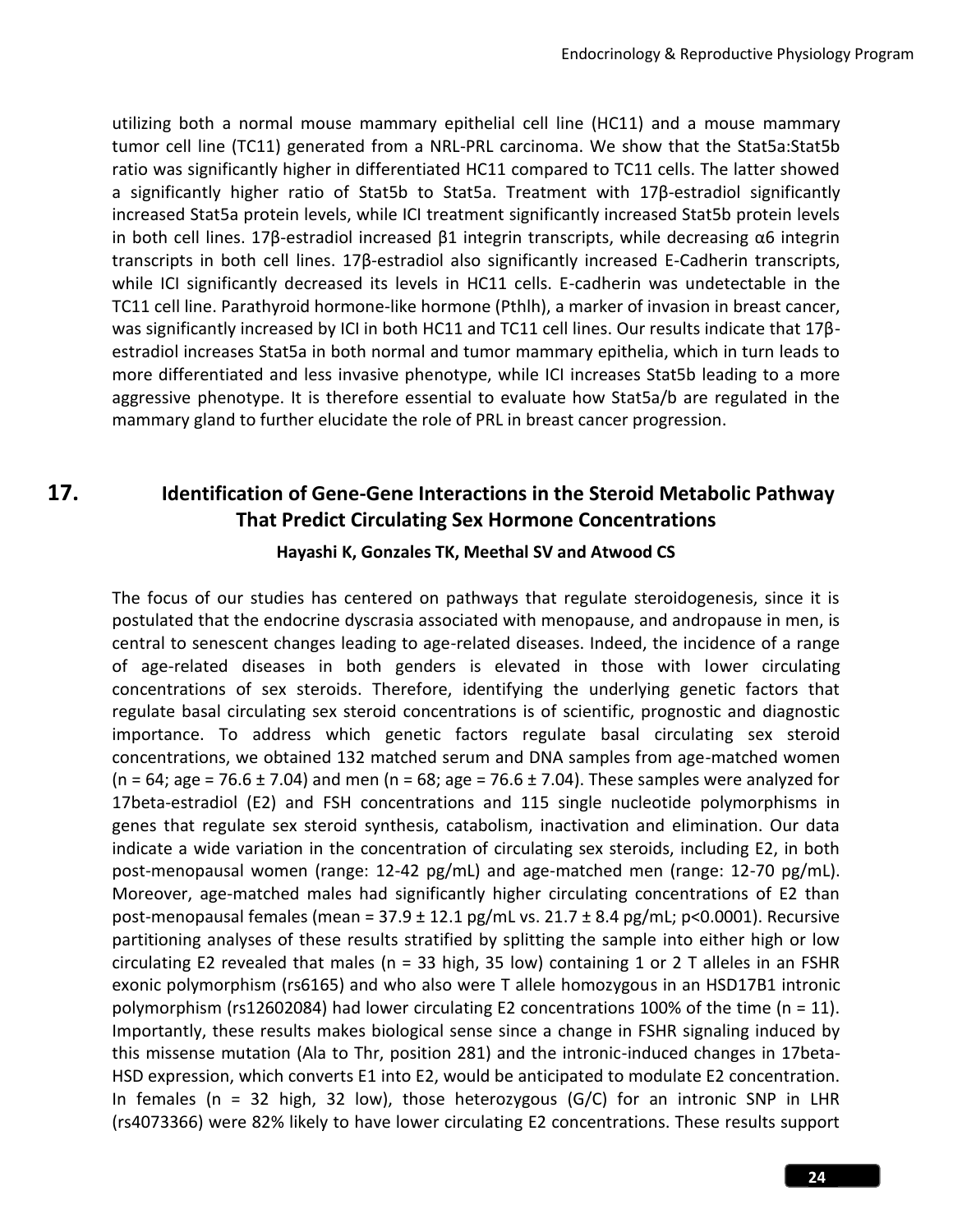the utility of identifying gene-gene interactions in identifying complex human traits such as circulating sex steroid concentration.

### **18. Cyp1b1 Interacts with Retinoid Signaling to Alter Adiposity and Liver Gene Expression**

#### **Maguire M, Bushkofsky J, and Jefcoate CR**

Cytochrome P450 1b1 (Cyp1b1) metabolizes polycyclic aromatic hydrocarbons and numerous endogenous substrates, including estrogen, melatonin and FICZ. Vitamin A/ retinol is a weak substrate. This non-traditional CYP is expressed in mesenchymal progenitor cells, astroglia, liver endothelia and stellate cells and in epithelia of tissues such as the kidney, breast and prostate. We have shown evidence of Cyp1b1 as a modulator of metabolic status through characterization of a Cyp1b1 knockout mouse model that displays low adipose and hepatic steatosis on a high fat diet (HFD) and subsequent liver gene expression microarray analysis. Additional studies have demonstrated a local role for Cyp1b1, through which deletion increases oxidative stress and NF-κB activity (Tang, 2009). Specific expression in rhombomere 4 of the neural crest suggests that spatiotemporal expression of Cyp1b1 in early development associates with vitamin A functions, which are critical at this site. We hypothesized that a lack of Cyp1b1 would synergize with vitamin A deficiency (VAD) early in development to imprint gene expression changes in liver at birth, weaning and into adulthood. Pregnant dams were administered a VAD diet at gestational day 6.5 (G-VAD) or a matched sufficient diet (VAS). We examined offspring embryonic day (E)9.5 for aberrant gene regulation by whole-mount in situ hybridization and show no changes in retinoid metabolizing, degrading or neural crest genes. However, by postnatal day (PN)21, body mass and adipose are decreased in G-VAD pups. G-VAD mice display decreased retinoid storage while maintaining circulating homeostasis, independent of genotype. Liver gene expression of Cyp26 genes mirrors this condition, in addition to the marked decrease in fatty acid metabolism and cell proliferation genes caused by the VAD diet, but prevented by the Cyp1b1-/- genotype. Furthermore, after 11weeks on a HFD we find overlap between G-VAD and Cyp1b1-/- mouse liver gene expression that correlates with adipose deposition, however this is not observed with the VAD diet begins post-weaning (PW-VAD). The developmental effects of a combined insult interact through control of the SHP/ HNF-4a pathway, which responds to and regulates fatty acids through PPARg.

# **19. Regulation of Clathrin-Mediated Endocytosis in C. elegans Wang L and Audhya A**

Clathrin-mediated endocytosis (CME) is used by all eukaryotic cells to internalize extracellular macromolecules, typically taking advantage of cell surface receptors. Many human diseases such as cancer, neuronal diseases, diabetes and cardiovascular diseases are caused by dysfunction of CME. Clathrin-coated vesicles (CCV) are used as transporters for a variety of cargos in this dynamic process, so understanding the mechanism of vesicle formation is crucial.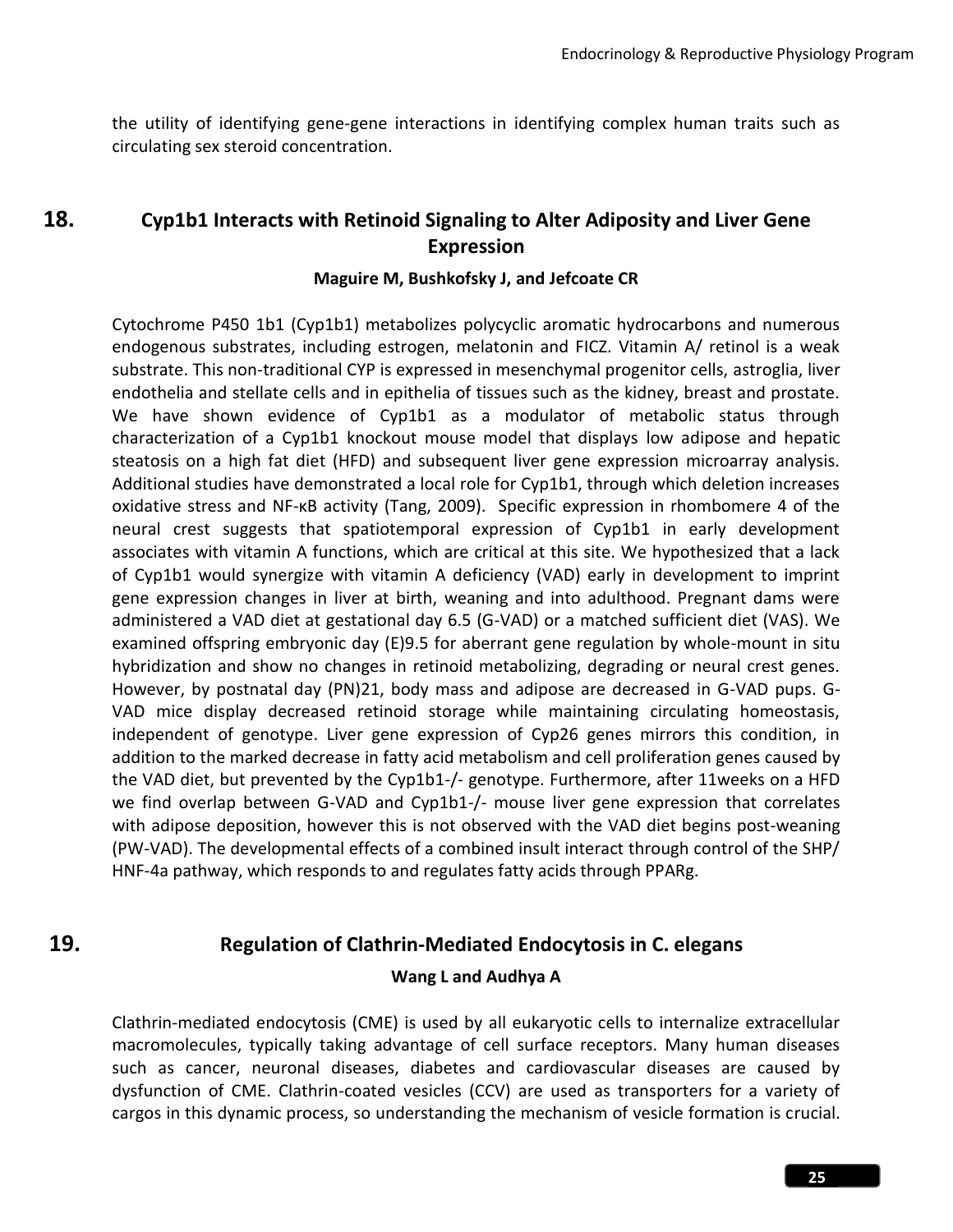Even though the process of CCV formation has been extensively studied, the mechanism of the initiation step remains unclear. Two major endocytic adaptor/complexes have been proposed to act as nucleators of CCV formation: the AP-2 adaptor complex and FCH only domain proteins (FCHO1/2). Traditionally the formation of CCV is thought to be triggered by the recruitment of the AP-2 complex to the plasma membrane, however, studies in yeast and mammalian cells later showed that there are other early arriving endocytic adaptors that sculpt budding sites before AP-2 recruitment. These adaptors are FCHO1/2, EPS15 and intersectin. Preliminary studies from our lab also showed deletion of FCHO-1 failed to impact C. elegans viability. My main interests are to better understand the role of FCHO and its interacting proteins EPS15 and intersectin in CCV formation and the mechanism of nucleation including which adaptors function as nucleators and how. My study has shown that that C. elegans protein FCHO-1 forms a stable complex with EHS-1 and ITSN-1 both in vitro and in vivo and serves as a key regulator of CME. We propose that the FCHO-1/EHS-1/ITSN-1 complex be known as the FEI complex. We further hypothesize that the theoretical FEI adaptor complex functions at plasma membrane to induce membrane curvature necessary for CCV formation and select cargoes. The FEI complex may also function redundantly with the AP-2 adaptor complex.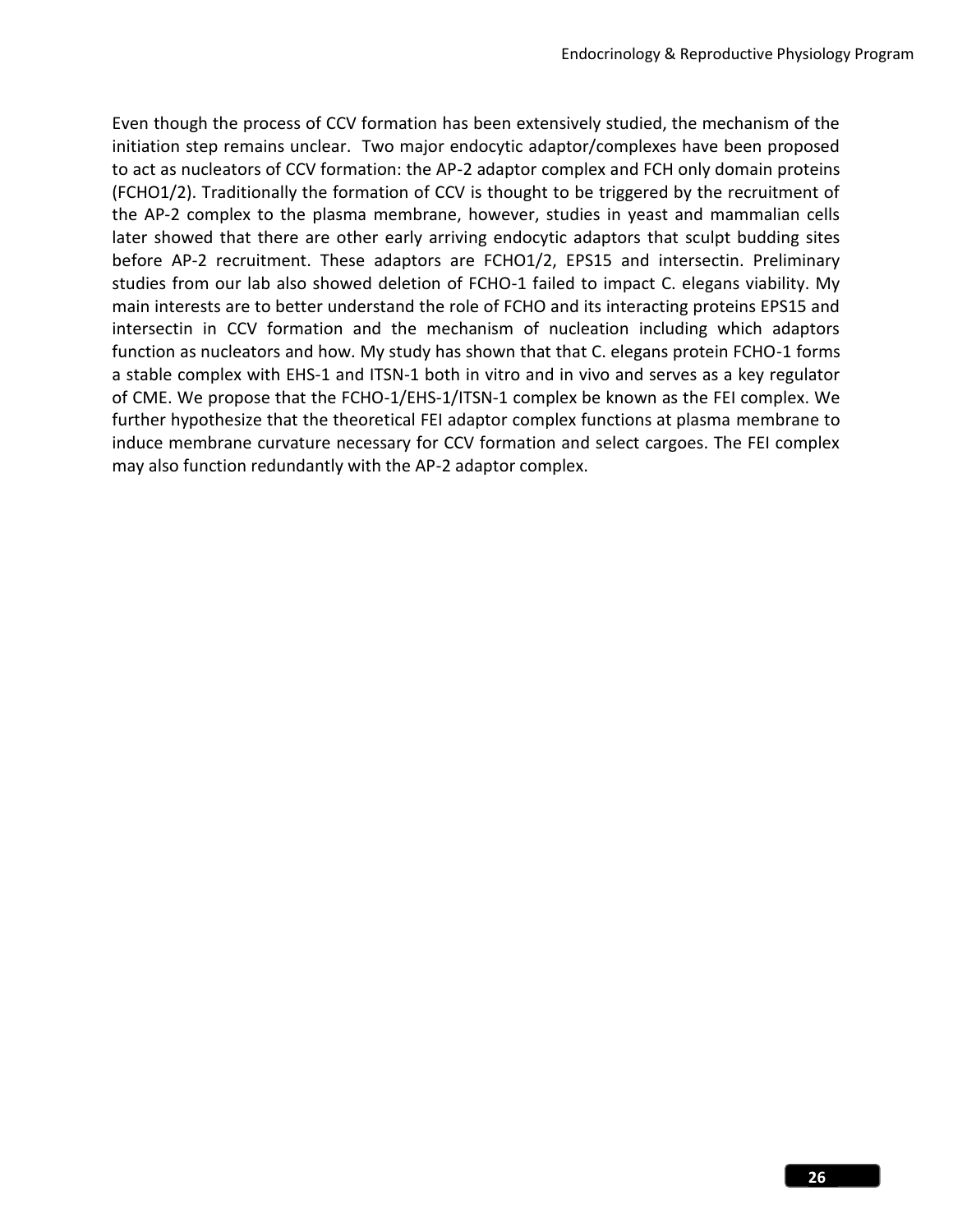# **2014 ERP Program Faculty Directory**

| <b>Name</b>      | <b>Research Interests</b>                                                                                                                                                                                        |  |
|------------------|------------------------------------------------------------------------------------------------------------------------------------------------------------------------------------------------------------------|--|
| Abbott, David    | Neuroendocrine function, Polycystic Ovary Syndrome                                                                                                                                                               |  |
| Alarid, Elaine   | Estrogen response                                                                                                                                                                                                |  |
| Atwood, Craig    | Hormone regulation of aging and Alzheimer's Disease                                                                                                                                                              |  |
| Audhya, Jon      | Membrane development and organization                                                                                                                                                                            |  |
| Barry, Terence   | Aquaculture, fish reproduction                                                                                                                                                                                   |  |
| Bird, lan        | Uterine blood flow, eNOS                                                                                                                                                                                         |  |
| Bosu, William    | Folliculogenesis, Corpus luteum function                                                                                                                                                                         |  |
| Davis, Dawn      | Basic and translational research on diabetes and obesity                                                                                                                                                         |  |
| Downs, Karen     | Developmental and genetic control of fetal and extraembryonic lineage<br>formation during mouse gastrulation, use of mammalian stem cells in<br>gene therapy                                                     |  |
| Drezner, Marc    | Phosphatonins, Hormones                                                                                                                                                                                          |  |
| Duello, Theresa  | Health Disparities in Underrepresented Populations                                                                                                                                                               |  |
| Golos, Thaddeus  | Placenta biology, stem cells                                                                                                                                                                                     |  |
| Hernandez, Laura | Lactation biology                                                                                                                                                                                                |  |
| Jefcoate, Colin  | stAR protein                                                                                                                                                                                                     |  |
| Jorgensen, Joan  | <b>Gonad formation</b>                                                                                                                                                                                           |  |
| Kessel, Julie    | Neonatology                                                                                                                                                                                                      |  |
| Khatib, Hasan    | Genomic imprinting, genetic development of embryos in cattle, genetic<br>traits that impact health and milk quality in cattle.                                                                                   |  |
| Kimple, Michelle | Signal transduction, Diabetes pathophysiology                                                                                                                                                                    |  |
| Kling, Pamela    | Neonatal development, Growth factors                                                                                                                                                                             |  |
| Kreeger, Pamela  | The use of mathematical, and computational techniques to address<br>cellular signaling questions relevant to women's health                                                                                      |  |
| Lamming, Dudley  | Mechanisms underlying the metabolic consequences of aging, mTOR<br>signaling                                                                                                                                     |  |
| Levine, Jon      | Polycystic Ovary Syndrome                                                                                                                                                                                        |  |
| Liu, Bo          | Molecular mechanism underlying vascular inflammation, molecular<br>mechanism underlying occlusive vascular diseases, and development of<br>new materials for biomedical applications (gene delivery and vascular |  |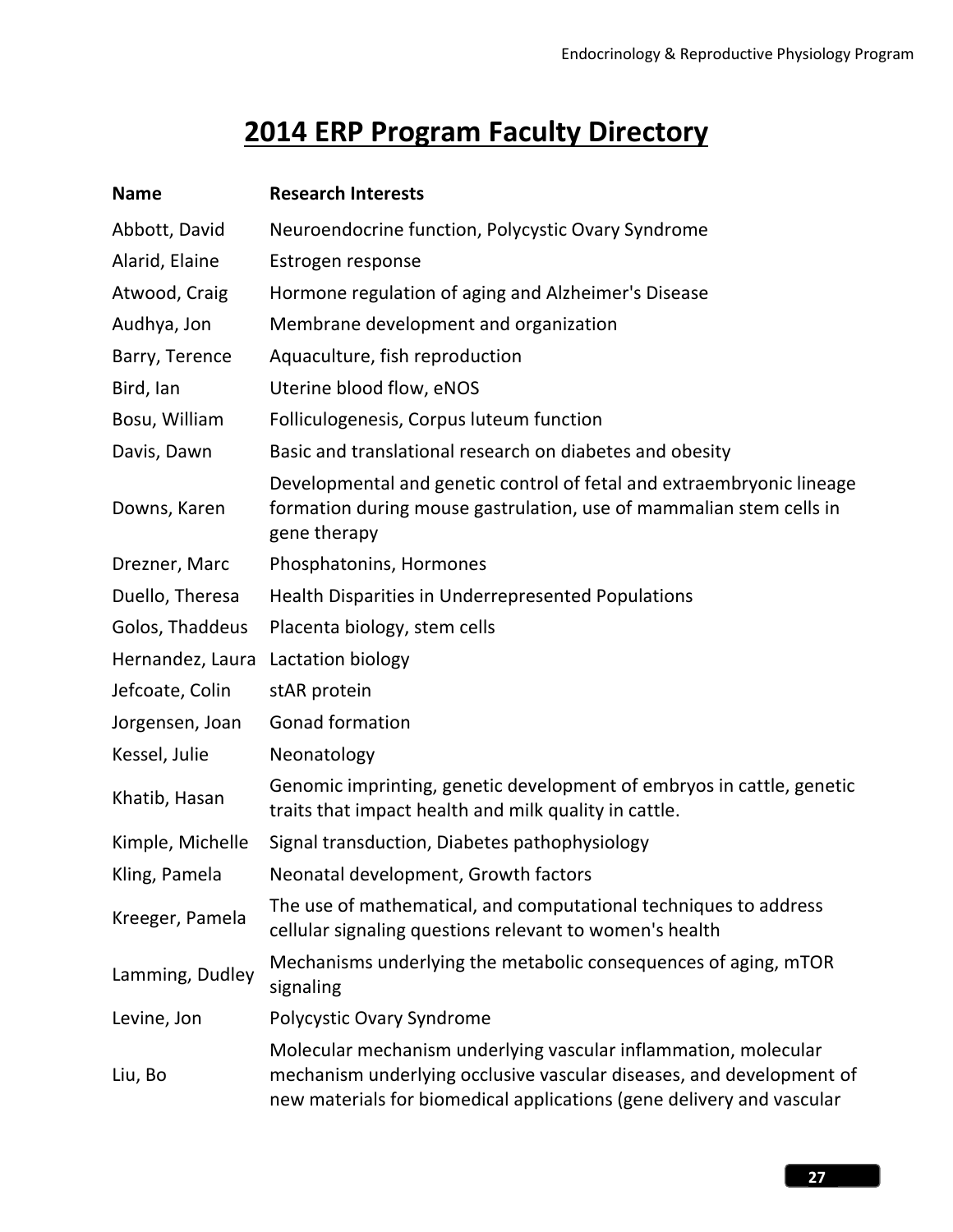|                                    | grafts)                                                                                                                                                      |  |
|------------------------------------|--------------------------------------------------------------------------------------------------------------------------------------------------------------|--|
| Magness, Ronald                    | Shear stress                                                                                                                                                 |  |
| Martin, Thomas                     | Cell Signaling, neuropeptides                                                                                                                                |  |
| Ntambi, James                      | Genetic regulation of metabolism                                                                                                                             |  |
| Odorico, Jon                       | Stem cells, Pancreatic islet development                                                                                                                     |  |
| Parrish, John                      | Sperm regulation and function, Equine Reproduction                                                                                                           |  |
| Patankar, Manish                   | Epithelial Ovarian Cancer (EOS)                                                                                                                              |  |
| Payseur, Bret                      | Genetics of hybrid sterility                                                                                                                                 |  |
| Pelegri, Francisco                 | Cellular and molecular level processes involved in early vertebrate<br>development                                                                           |  |
| Peterson, Richard Prostate disease |                                                                                                                                                              |  |
| Salih, Sana                        | Molecular Determinants of Oocyte Development, Fertilization, and Early<br><b>Embryogenesis in Humans</b>                                                     |  |
| Schuler, Linda                     | Prolactin, Growth hormones                                                                                                                                   |  |
| Shah, Dinesh                       | Maternal-Fetal Medicine, mechanisms of preeclamptic hypertension                                                                                             |  |
| Terasawa, Ei                       | Neuroendocrinology                                                                                                                                           |  |
| Thomson, James                     | <b>Stem Cells</b>                                                                                                                                            |  |
| Vezina, Chad                       | Prostate Disease                                                                                                                                             |  |
| Watters, Jyoti                     | Molecular mechanisms employed by microglia, Central Nervous System                                                                                           |  |
| Wiltbank, Milo                     | Hormonal interaction; intracellular regulation of cell death and<br>steroidogenesis in the corpus luteum; regulation of ovarian function in<br>dairy cattle. |  |
| Xu, Wei                            | Dissecting the epigenetic mechanisms controlling estrogen<br>responsiveness                                                                                  |  |
| Zheng, Jing                        | <b>Endothelial cell function</b>                                                                                                                             |  |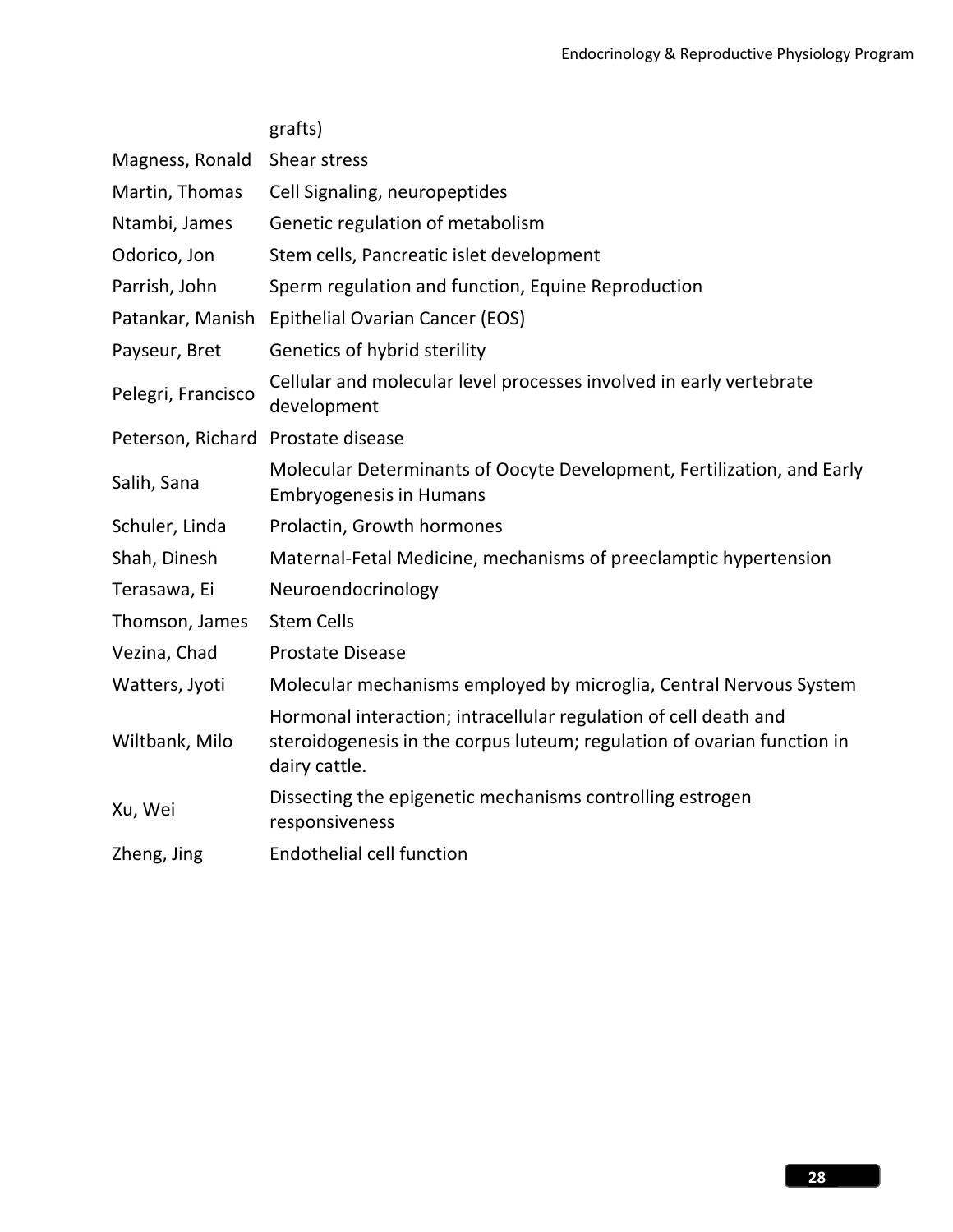# **2014 Graduate Student Directory**

| <b>NAME</b>                 | <b>ADVISOR</b>         | <b>EMAIL</b>          |
|-----------------------------|------------------------|-----------------------|
| Aljohani, Ahmed             | J. Ntambi              | aljohani@wisc.edu     |
| Alvarez, Roxanne            | I. Bird                | realvarez@wisc.edu    |
| Ampey, Bryan                | R. Magness             | bcampey@wisc.edu      |
| Baldo, Ashley               | F. Pelegri             | baldo@wisc.edu        |
| Bohrer, Justin              | L. Hernandez           | jcbohrer@wisc.edu     |
| Clemente, Luca              | I. Bird (P. Bertics)   | Iclemente@wisc.edu    |
| Fontaine, Danielle          | D. Davis               | dfontaine@wisc.edu    |
| Garcia, James               | E. Terasawa            | jamesgarcia@wisc.edu  |
| Garcia Guerra, Alvaro       | M. Wiltbank            | garciaguerra@wisc.edu |
| Haidar, Omar                | H. Mukhtar             | ohaidar@wisc.edu      |
| Hankes, Amanda              | I. Bird                | ahankes@wisc.edu      |
| Hayashi, Kentaro            | C. Atwood              | hayashi3@wisc.edu     |
| Jallow, Fatou               | L. Schuler             | fjallow@wisc.edu      |
| Johnson, Michael            | M. Drezer / R. Blank   | mgjohnso@wisc.edu     |
| Khurshid, Nauman            | D. Shah                | nkhurshid@wisc.edu    |
| Kraynak, Marissa            | D. Abbott              | kraynak@wisc.edu      |
| Kristianto, Jasmin          | M. Drezner / R. Blank  | kristianto@wisc.edu   |
| Kropp, Jenna                | H. Khatib (ERP minor)  | jkropp@wisc.edu       |
| Lewis, Samantha             | J. Jorgensen           | srlewis2@wisc.edu     |
| Li, Yan                     | J. Zheng               | li99@wisc.edu         |
| Ling, Ka Yi                 | K. Downs               | kling2@wisc.edu       |
| Maguire, Meghan             | C. Jefcoate            | mlmaguire@wisc.edu    |
| Mandel, Daniel              | D. Abbott              | dcmandel2@wisc.edu    |
| McMillan, Erin              | J. Audhya              | emcmillan@wisc.edu    |
| Organ, Kenna                | D. Shah                | korgan@wisc.edu       |
| Pastore, Mayra              | R. Magness             | mpastore@wisc.edu     |
| Ren, Jun                    | B. Liu                 | jren9@wisc.edu        |
| Rodriguez, Adriana          | K. Downs               | amrodriguez4@wisc.edu |
| Villalon Landeros, Rosalina | R. Magness             | villalonland@wisc.edu |
| Wang, Lei                   | J. Audhya (P. Bertics) | lwang77@wisc.edu      |
| York, Nathaniel             | <b>B.</b> Pattnaik     | nyork@wisc.edu        |
| Zou, Qingyun                | J. Zheng               | qzou2@wisc.edu        |